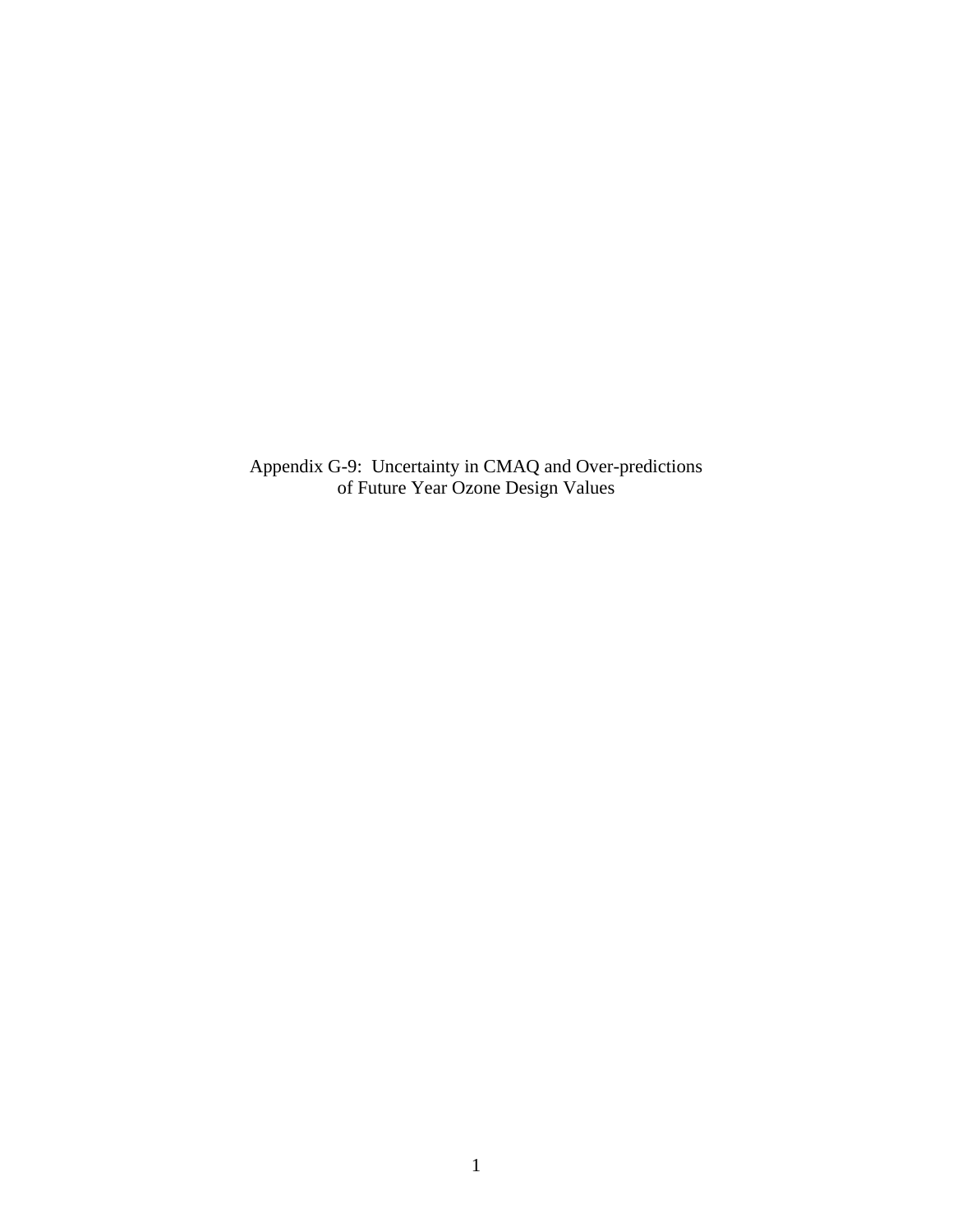# **Uncertainty in CMAQ and Over-predictions of Future Year Ozone Design Values**

March 15, 2007

Jeffrey Stehr, Charles Piety, Dale Allen

Department of Atmospheric and Oceanic Science University of Maryland College Park, MD

# **1. Why is this analysis important?**

 CMAQ has been evaluated by using measures that reflect its ability to represent average conditions instead of its ability to respond to changes in emissions. This represents a disconnect between how the model is evaluated and how it is used. It also means that CMAQ was developed with its static performance in mind, not its dynamic performance. It is therefore likely that even though CMAQ meets traditional performance measures such as mean error and bias, it will underpredict the magnitude of ozone changes due to emissions changes. This analysis quantifies some of the uncertainties associated with CMAQ predictions and explains why future year ozone will likely be lower than CMAQ predicts.

## **2. What questions are answered by this analysis?**

- Will Maryland attain the 8-hour standard in 2009?
- What is the evidence that CMAQ underpredicts changes in ozone due to changes in emissions?
- How large are those underpredictions?

## **3. What are the key take-away messages of this analysis?**

CMAQ will meet performance criteria but underpredict changes in ozone due to emissions changes. CMAQ's predictions are given as ranges based on conservative estimates of uncertainty and representativeness, tempered by an understanding of CMAQ's apparent shortcomings. Other uncertainties are difficult to quantify. Maryland monitors are likely to be cleaner than CMAQ predicts.

# **4. What conclusions are reached in this analysis with respect to Maryland's attainment demonstration?**

Maryland is likely to meet the ozone standard in 2009 with some margin for error. CMAQ's response to changes in emissions is too rigid, so CMAQ will underestimate the magnitude of changes. Even with its demonstrated shortcomings, when applied to attainment modeling exercises, CMAQ predicts Maryland will attain the 8-hour ozone standard by 2012 and CMAQ predicts the entire Northeast will attain the 8 hour ozone standard by 2018.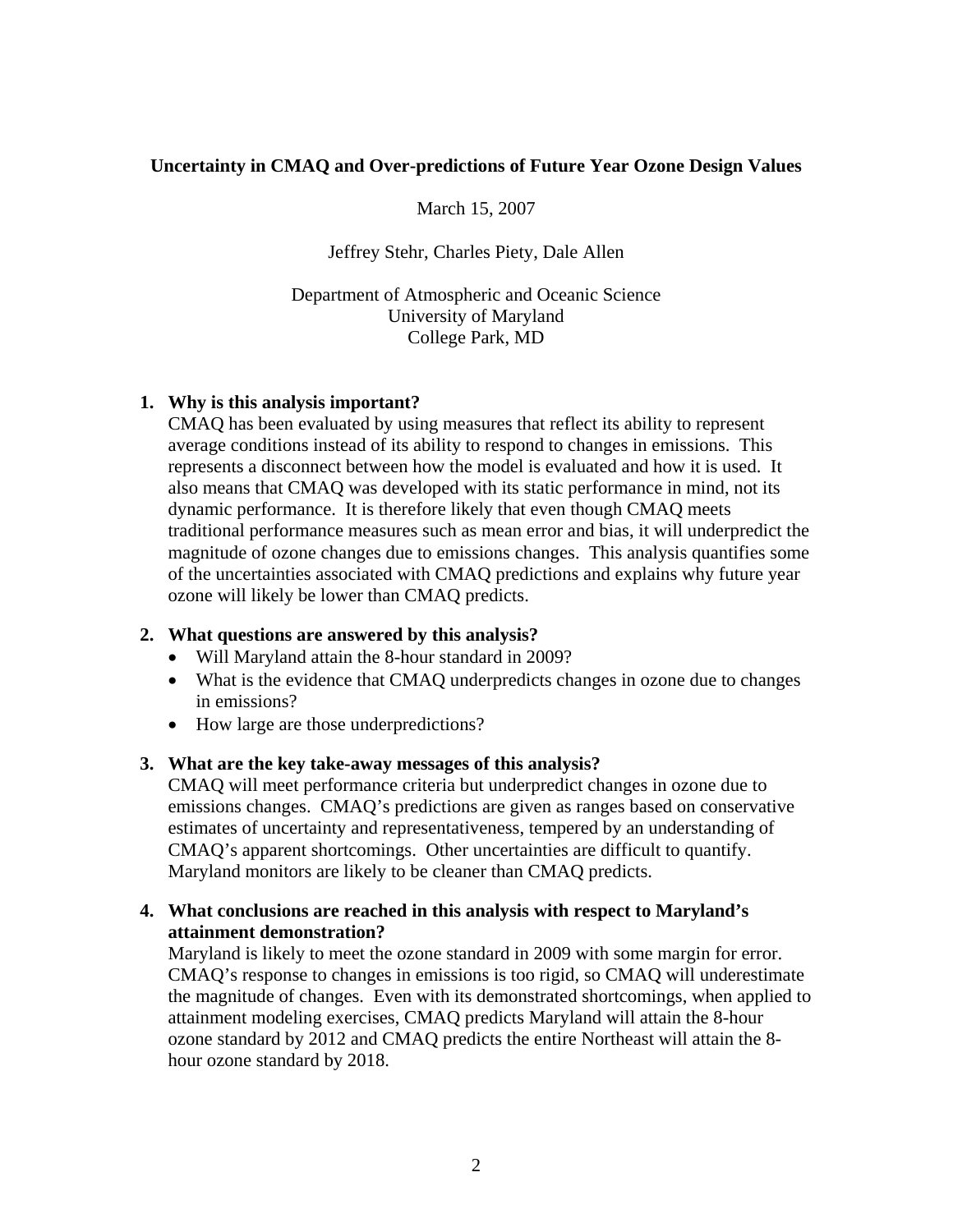### **Abstract**

Several different methods have been used to compare the measured effects from historical changes in emissions to those forecast by the CMAQ model, and all affirm the idea that the response of CMAQ is less than that seen in nature. A study of the August 2003 Northeast Blackout shows that the electrical blackout caused a change of at least 7 ppbv ozone, and likely more, while a CMAQ simulation of the same event predicted only a 2.2 ppbv change. Other studies suggest similar CMAQ underpredictions of ozone changes in response to emissions changes. An ongoing study by EPA reveals that the NO*x* SIP call likely produced double the benefit predicted by CMAQ. Meanwhile, the State of New Jersey reports that its ozone monitors appear to have reached their projected 2009 ozone concentrations already, three years ahead of schedule. Even when compared to results from within the 2002 ozone season, CMAQ underpredicts daily ozone variability, and shows important performance shortcomings in areas just upwind of Maryland on high ozone days, namely in the Ohio River Valley and central Virginia. CMAQ is therefore likely underpredicting changes in ozone due to emissions changes and underpredicting ozone transport, so its results should be viewed with such an understanding.

In an effort to intelligently represent CMAQ results, uncertainties have been estimated for two types of errors in CMAQ modeling. One source of uncertainty is the likely meteorological variability of future years. This is not to say that 2002 was not representative, but instead that meteorological variability from year to year is well known, and any future projections must account for this to achieve a reasonable margin of safety so a particularly bad future year will not result in numerous exceedances of the standard. A second type of uncertainty comes from the model and its emissions. This uncertainty was partially estimated by examining several different 2009 scenarios and determining the range of possible 2009 ozone values from those scenarios. These two sources of uncertainty do not cover all the possible sources of uncertainty in CMAQ projections, since errors in the inventory, meteorology, and model formulation all play a role, but are significantly more difficult to estimate. Most of the remaining errors are systematic, not random, in nature, so they should not be accounted for by expanding the uncertainty in the future year projection, but by altering CMAQ's prediction of future year ozone accordingly. As demonstrated earlier, CMAQ is known to underpredict change, likely underpredicting change by 100%. To account for CMAQ's underprediction, CMAQ changes were increased by a conservative 50%, and probable future ozone levels were calculated, along with probable ranges to account for uncertainty in representativeness and some model errors. The picture for the future is that the best estimates of 2009 ozone concentrations are very much like the 2012 concentrations modeled directly by CMAQ. This is in line with current observations from New Jersey (home to the highest ozone in the Northeast) that show modeled 2009 ozone concentrations turning up in 2006.

### **Introduction**

Air quality models have generally been evaluated by their ability to reproduce average concentrations. Statistical measures such as mean error and bias show good performance when the average or median is well captured. Some performance measures that emphasize peak pollution performance have also been used, but seldom if ever has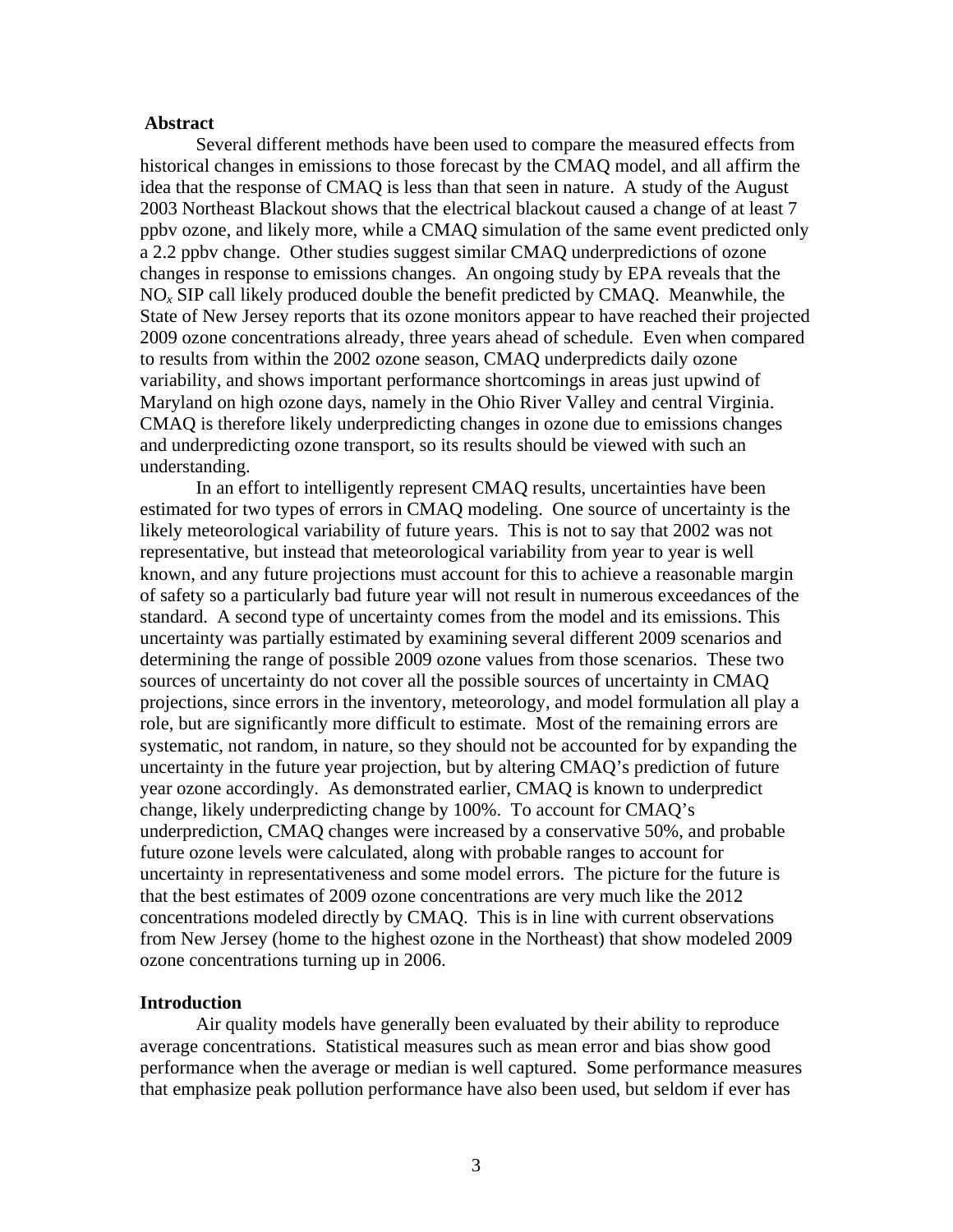the model's ability to reproduce a change in pollution in response to a change in emissions been evaluated. Rapid changes in emissions are rare, so relatively few opportunites for such comparisons have existed. Most of the changes in ozone from day to day are caused by meteorology, with emissions remaining relatively constant. Because static performance measures have been used in the past, CMAQ's development has been geared toward improving these performance measures instead of toward improving CMAQ's ability to respond to changes in emissions. Therefore, it is entirely possible, indeed likely, that CMAQ would pass traditional performance criteria while underpredicting changes in air pollution in response to a change in emissions. In this section, we use several independent evaluations to demonstrate, and to some extent quantify, CMAQ's response to changes in emissions. Since CMAQ has been evaluated against, and therefore is developed with an eye toward, performance measures that emphasize the mean (e.g. mean bias, error, median, etc.) its dynamic response and its ability to respond to a change in emissions have not been evaluated, nor have they been incorporated into the development of the model. CMAQ, therefore, can do a good job of meeting traditional performance criteria that emphasize average performance while still failing to capture ozone extremes and ozone in certain areas.

Several studies combine to suggest that CMAQ, and likely photochemical models in general, underpredict the change in ozone concentrations that result from a change in  $NO<sub>x</sub>$  emissions, particularly those from power plants. In this Appendix, the reasons behind the idea that CMAQ underpredicts change are explored, and then a plausible range of future design values is determined, examining several sources of variability and uncertainty.

The 2003 Northeast Blackout is examined from three observational perspectives and compared with the lone air quality modeling study to date to show that CMAQ falls short of simulating the changes expected on this day. Next, an upcoming paper (in preparation) is explored that models the effects of the NOx SIP call on air quality, and finds that CMAQ captures roughly half the benefits that were actually observed between 2002 and 2004. CMAQ predictions from the attainment modeling in this SIP are then examined against current trends at ozone monitors in New Jersey (home to the highest design values in the Northeast), showing that the projected 2009 future year design values have already been achieved. CMAQ's performance is then examined in more detail, and its inability to follow the daily range of ozone values is explored. CMAQ also does not perform as well in rural and upwind areas as in cities and suburban areas, especially in central Virginia and the Ohio River Valley, two known source regions for ozone on high ozone days in Maryland. This rural underperformance is likely a reflection of CMAQ's difficulty in handling ozone transport, as discussed in Appendix G-8. Finally, CMAQ's performance is analyzed as a function of NOx emissions from nearby sources, revealing that CMAQ does best when nearby sources are abundant, and worst when few sources are nearby. This again points to CMAQ's tendency to underpredict the magnitude of transported ozone.

Having laid the basis for why it appears that CMAQ will under represent changes in ozone, a second section explores sources of uncertainty in future year design values, and lays out ranges of probable design values. In light of these issues, a single future year design value cannot be accurately predicted. Instead, a range of values is given.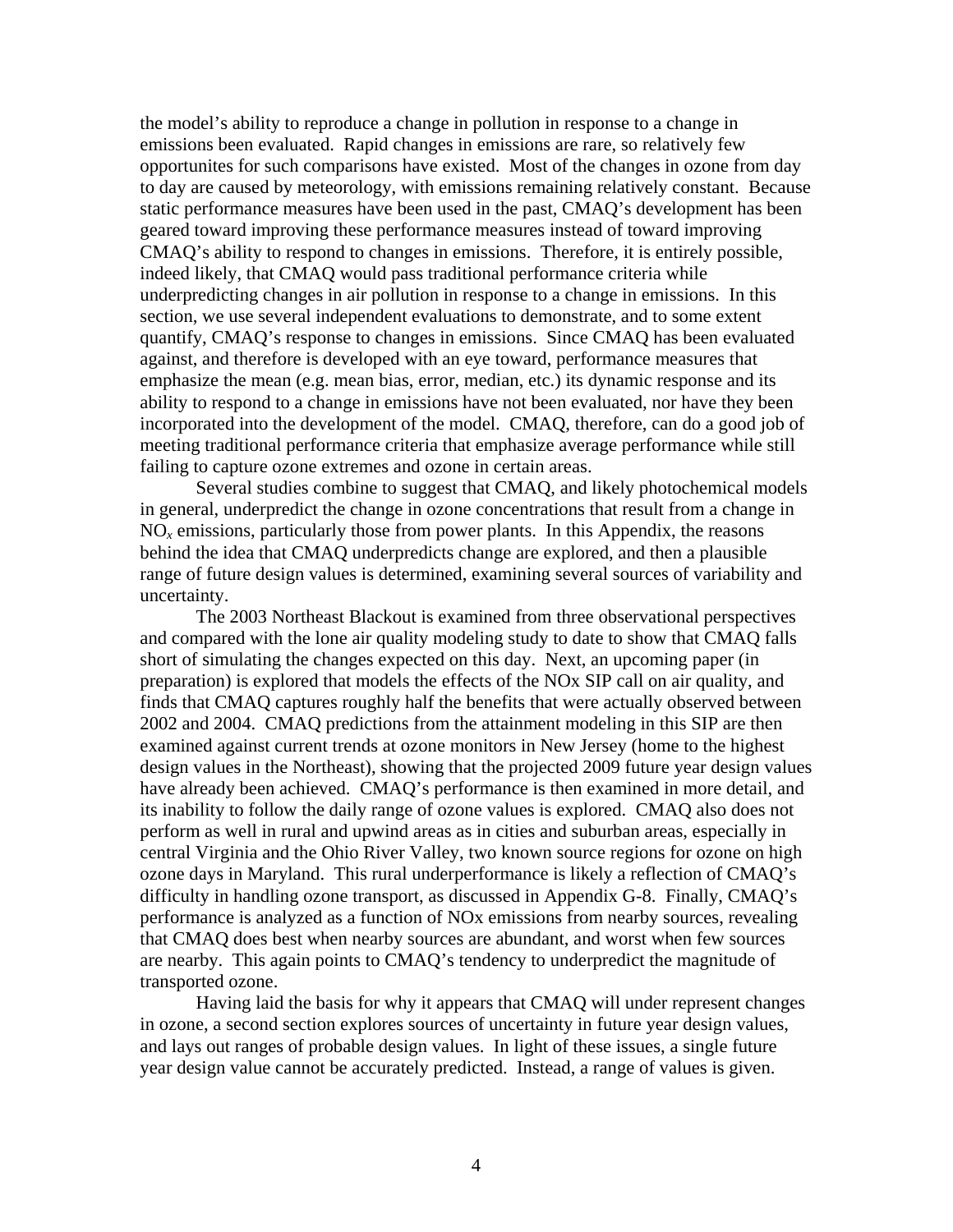1. Dynamic Evaluation of CMAQ Leads to the Conclusion that CMAQ Ozone Predictions Lack the Dynamic Range Found in Nature

Air Quality Changes Due to the August 14, 2003 Northeast Blackout

On August 14, 2003, a chain reaction triggered the shutdown of much of the generating capacity in the northeastern U.S. and southeastern Canada. On August 14, 2003, just after 4:00 PM Eastern Daylight Time, the power grid of the United States and Canada experienced the largest blackout ever. The blackout affected an estimated 50 million people, and more than 61,800 megawatts (MW) of electrical load was lost in parts of Ohio, Michigan, New York, Pennsylvania, New Jersey, Connecticut, Massachusetts, Vermont and the province of Ontario. The North American Electric Reliability Council (NERC) reported that many units shut down completely at the start of the blackout, and that a cascade of events continued for several minutes until maximum impact. This resulted in over 263 power plants with 531 units in the U.S. and Canada (NERC reports that all of the fossil-fuel units in Ontario were blacked out) being shut down. Investigation of hourly CEM (Continuous Emissions Monitoring) data from the power plant smokestacks indicate that many of the units affected by the blackout reported no heat input at all during this 24-hour period until attempting to start up.



Figure 1. Visible satellite photos twenty hours before the blackout (left) and seven hours after the blackout (right), indicating near total loss of power around Lake Erie and Lake Ontario, and substantial power loss in Detroit and Long Island, NY, among others.

The obvious problem with studying air quality due to a blackout is that many groundbased monitoring stations were without power as well. Fortunately, the UMD aircraft was flying on this day (having been forecast as a high ozone day—a forecast that did not pan out), and was rerouted to Selinsgrove, PA, downwind from the heart of the blackout. Airborne measurements were taken over Maryland and Virginia (outside the blackout area) and Pennsylvania (in the center of the area affected by the blackout) on August 15, 2003, 24 hours into the blackout [Marufu et al., 2004].

This flight, in conjunction with others, provides an excellent opportunity to test the response of air quality models to a large, sudden drop in emissions. Several different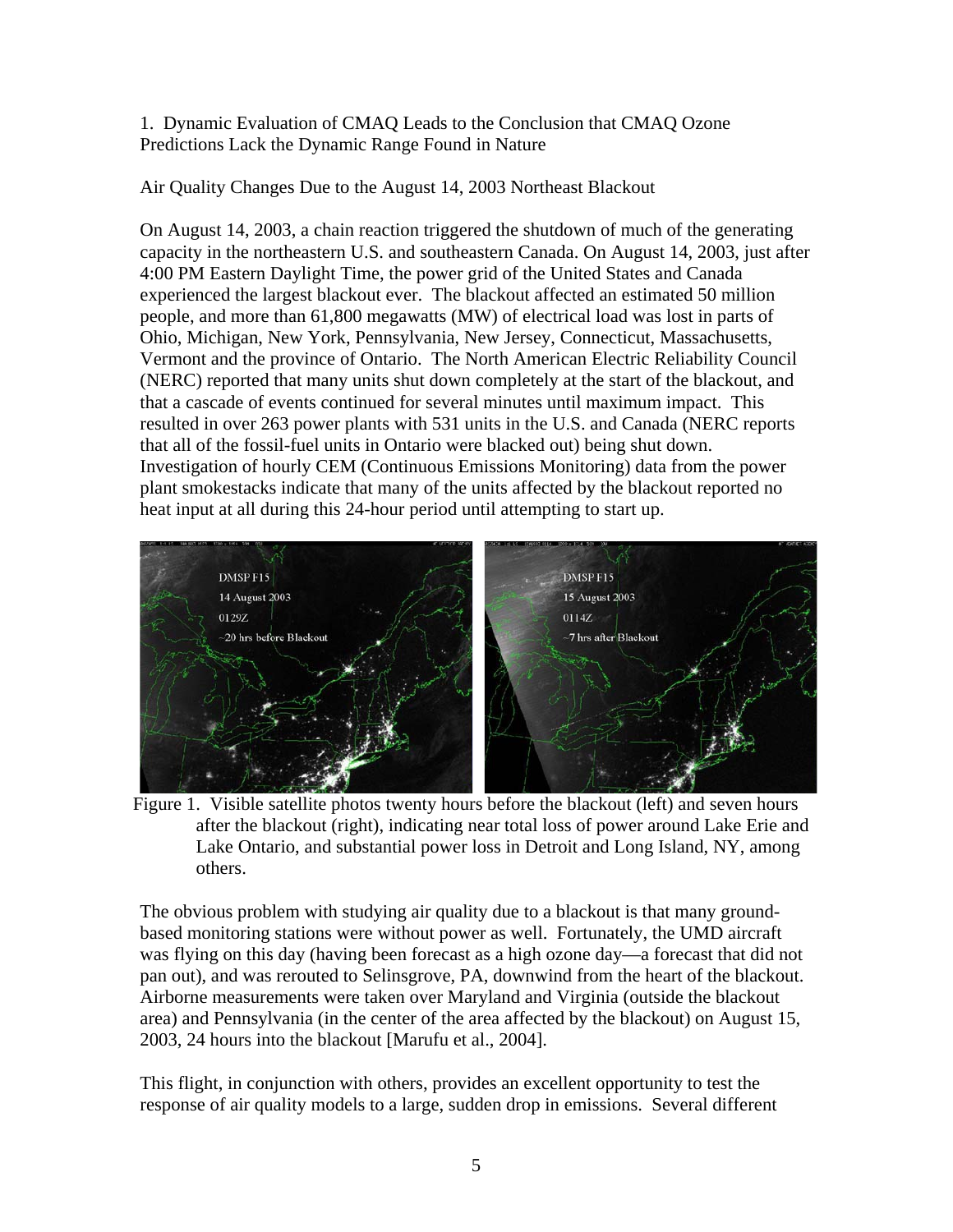comparisons based on observations suggest that the 2003 Northeast Blackout produced a large change in ozone, while the lone modeling study performed to date [Hu et al, 2006] shows much smaller changes in ozone.

Airborne measurements on August 15, 2003, the day after the 2003 Northeast Blackout began, show that ozone was 30 ppbv lower throughout the lowest 1.5 km of the atmosphere on that day, and 38 ppbv lower at ground level, than on a meteorologically similar day, August 4, 2002 (Figure 2).



Figure 2. Back trajectories ending at 1000 m over Selinsgrove, PA, in the heart of the area affected by the blackout on a) August 15, 2003, one day into the blackout, b) August 4, 2002, the first reference day, and c) August 3, 2005, the second reference day. The newer reference day is meteorologically more like the day of the blackout, but it occurs after controls mandated by the NO*x* SIP Call were installed.

Reference Days for Comparison with the Day of the 2003 Northeast Blackout.

A subsequent comparison to August 3, 2005, which was, from a transport standpoint (Figure 3), more like the blackout day than the day in 2002 was, found smaller changes in ozone. Unfortunately, the August 3, 2005 flight took place after the large reductions from the NO*x* SIP Call had been put in place, so the comparison is not as direct as one would like. Comparisons with the August 3, 2005 reference day therefore represent changes that are smaller because the NO*x* SIP Call and other emissions reduction programs reduced ozone on that day, so changes are less dramatic. Regardless, on the 2005 reference day, ozone concentrations were 7 ppbv higher than on the blackout day. Since this flight took place after  $NO<sub>x</sub>$  SIP Call controls were installed, the actual change in ozone due to the blackout must have been substantially larger. Therefore, the actual baseline must be higher than the ozone profile measured on August 3, 2005.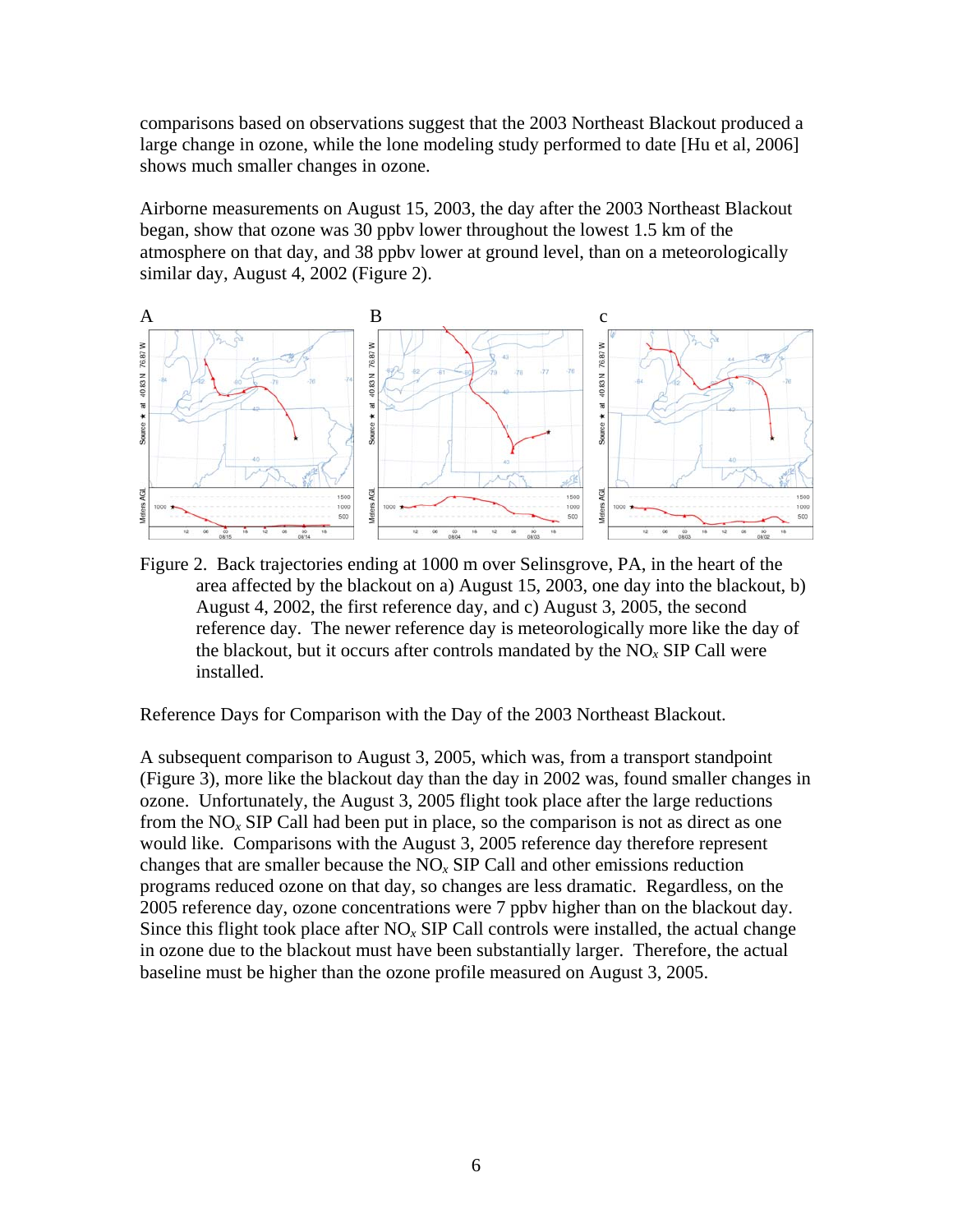



Comparisons with Air Quality in Areas not Affected by the Blackout.

Parts of the Northeast were not affected by the 2003 blackout. On the day of the blackout, the University of Maryland aircraft flew through those areas in addition to areas (e.g. near Selinsgrove, PA) that were affected by the blackout. When compared with observations taken outside the area of the blackout, ozone was minimally 10 ppbv lower, and more likely 20-25 ppbv lower in the area around Selinsgrove. The areas around Selinsgrove are indicated in Figure 4 by dashed lines leading from "SEG", the symbol for Selinsgrove's airport.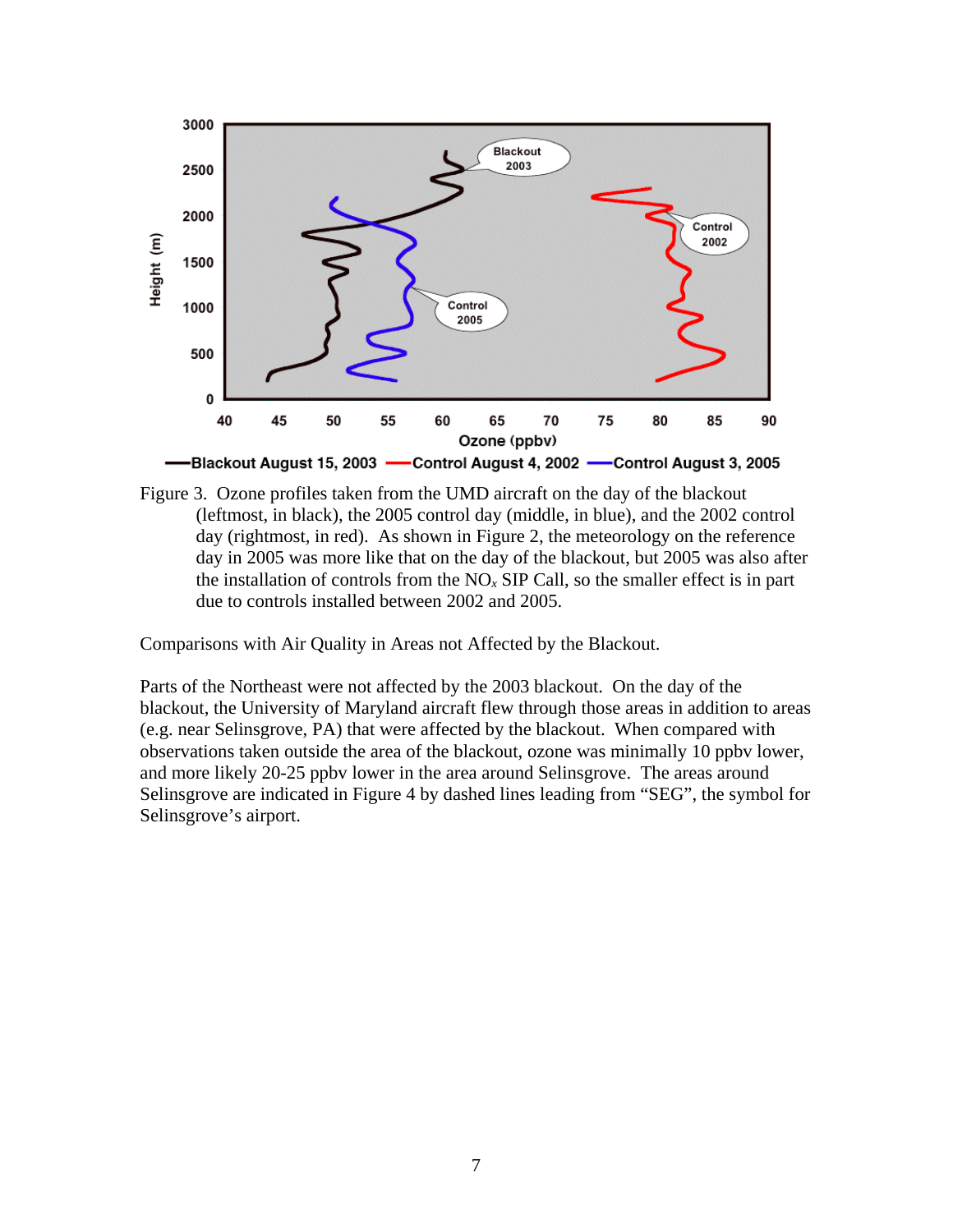

Figure 4. Ozone (diamonds, in red) and aircraft altitude (black line) over the course of the flight from Cumberland, MD to the airport in Selinsgrove, PA (SEG), and on to Ft. Meade, MD one day into the August, 2003 blackout. The area indicated by the lower ends of the dashed lines is within the area affected by the blackout, where ozone was approximately 50 ppbv. Outside the area affected by the blackout, though not at the same altitude, ozone is roughly 60 ppbv, and well outside, ozone is roughly 75 ppbv. The effect of the blackout therefore ranges from a conservative estimate of 10 ppbv to 20 or 25 ppbv.

Comparisons Between the Blackout and Climatological Ozone from Past Flights.

To examine the possibility that the day of the blackout was a low-ozone day, but one well within normal ranges, the data from the blackout flights have been compared to the climatological data set of all UMD aircraft flights. The University of Maryland has flown hundreds of flights throughout the Northeast on high ozone days. Back-trajectories (48 hour) were calculated for all the spirals flown by the UMD aircraft and grouped into clusters, with each cluster therefore representing similar meteorological conditions. When compared with flights falling within the same cluster, the ozone observations taken below ~2000 m over Selinsgrove during the blackout are the lowest of all past observations. Air quality observations on the blackout flight therefore represent a highly unusual day. The climatology of past ozone flights is indicated below in Figure 5, with the ozone profile also superimposed.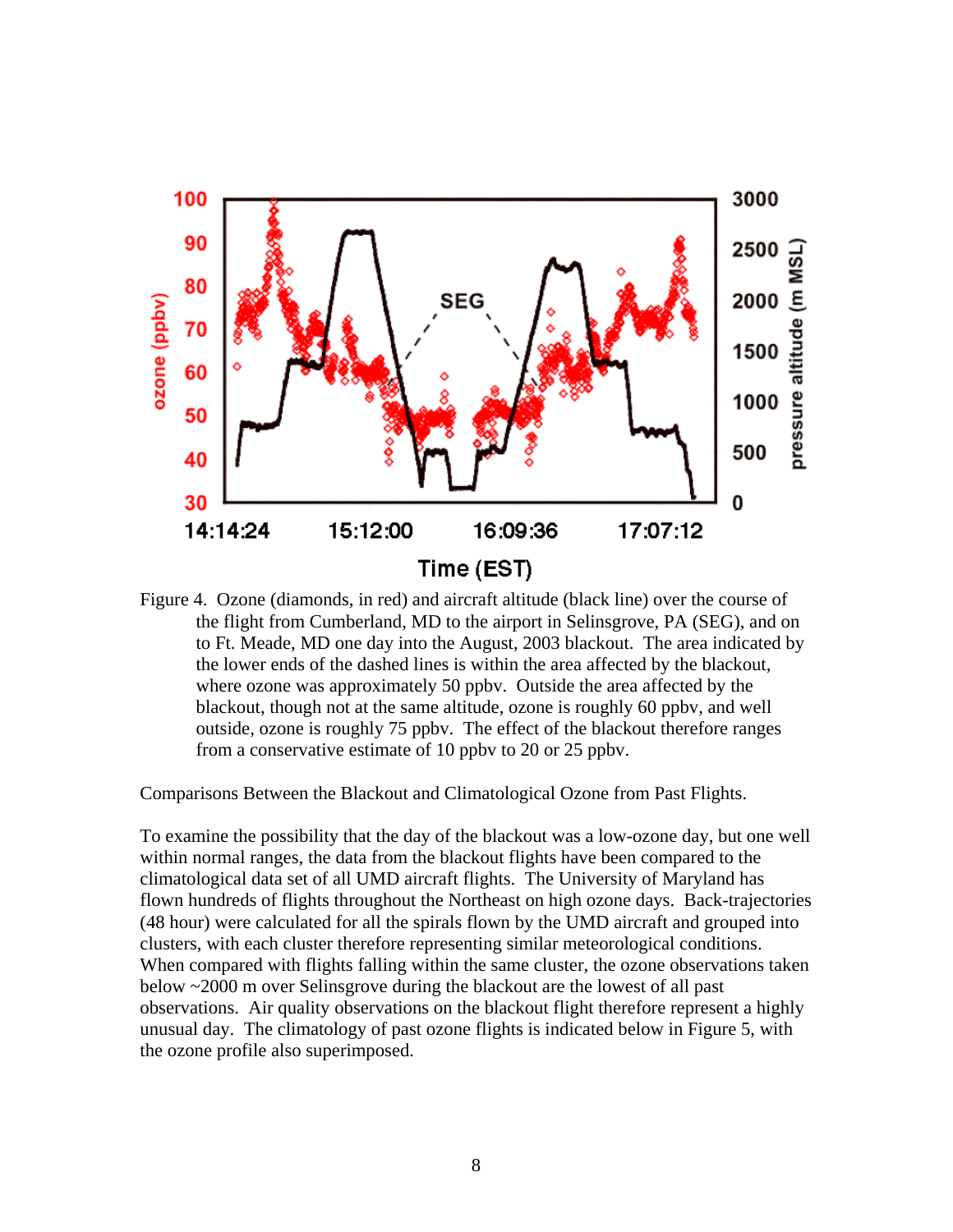

Figure 5. Climatology of ozone flights. Back trajectories were clustered, and all 62 flights in this cluster are compared against the blackout profiles (solid lines in color) of ozone taken over Selinsgrove on August 15, 2003. Data from all 62 profiles were grouped into 100 m altitude bins, and analyzed statistically. The median is shown by the solid vertical black line, and the  $10<sup>th</sup>$  and  $90<sup>th</sup>$  percentiles for all flights in this cluster are shown as horizontal error bars. The blackout flight (one spiral upward and one downward) stands out as distinct, and those data points below 2000 m represent the lowest ozone of all flights in this cluster.

Comparison with the CMAQ Model.

These three comparisons (ozone on the blackout day vs. two reference days, ozone inside the area affected by the blackout vs. outside, and blackout profiles over Selinsgrove vs. climatology) suggest that the blackout produced a substantial change in ozone over central Pennsylvania. Unfortunately, these changes are not reflected in CMAQ modeling. Hu et al. [2006] used the Direct Decoupled Method (DDM), which their group embedded in CMAQ, to calculate changes in ozone on the blackout due to a variety of sources from several regions. DDM calculates sensitivities to emissions changes as well as the usual pollutant concentrations that are calculated in CMAQ. Using this method, Hu et al. calculated the sensitivity of ozone to changes in power plant emissions and another sensitivity to changes in mobile source emissions, calculating an ozone reduction of only 4.2% (2.2 ppbv) to power plant NO*x*, and very little change due to changes in mobile source  $NO<sub>x</sub>$ , which is far less than the response calculated by any of the above observation-based methods. The mobile source  $NO<sub>x</sub>$  emissions changes used in this modeling exercise were not calculated by any direct means, but determined by assuming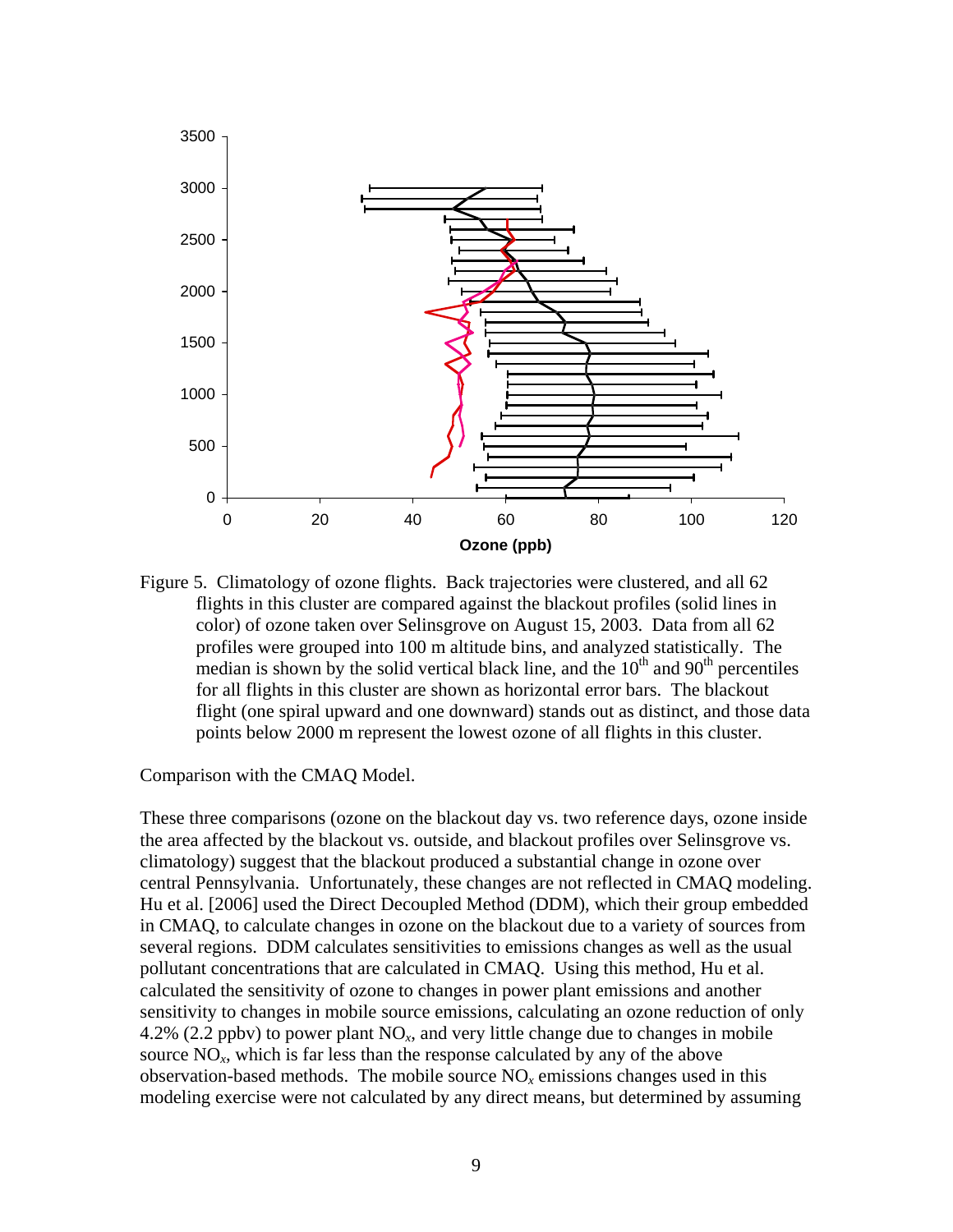that weekend travel patterns existed on the day of the blackout. This simulation was performed using an updated version of CMAQ 4.3 with the SAPRC99 chemical mechanism, which is thought to be more responsive to changes in emissions than the CB4 chemical mechanism that has been used for OTC/MANE-VU modeling, owing to its more detailed chemistry. Since even the smallest calculated change in ozone (from observational methods) was seven ppbv (14%), and the changes were likely considerably higher (e.g. exceeding 30%), it appears that the model is underrepresenting the change in ozone due to changes in emissions. The comparison of changes simulated in the model to changes deduced from a number of observation-based analyses suggests that the model is not appropriately capturing the response in ozone due to changes in power plant emissions.

EPA Modeling Study of the Effects of the NO*x* SIP call.

EPA, in association with several university colleagues, is performing a CMAQ simulation of 2002 and 2004 summertime air quality to determine the benefits of the  $NO<sub>x</sub>$ SIP call [Gilliland et al., manuscript in preparation, 2007]. Since this represents a large change in emissions over a relatively short time, the benefits should be noticeable. Emissions and meteorology were simulated for both 2002 and 2004. The final results are not out yet, and the paper is currently in preparation, but preliminary results suggest that though observed median 8-hour ozone levels changed by about 18 ppbv, the CMAQ model only simulates a change of 8 ppbv. It is possible that the model's lack of responsiveness might be due to some quirk of the meteorological simulation, whereby the meteorological simulation was in error in such a way as to render the photochemical simulation unresponsive to emissions changes or that the meteorological simulation could have produced an artificial environment that would have yielded higher ozone in reality, but these results suggest that the CMAQ model underpredicts changes in ozone, especially where power plant emissions are concerned. The only mobile emissions changes that would have occurred from 2002 to 2004 would have been from the modest vehicle fleet turnover in those years.

Critical monitors in New Jersey have already reached their 2009 design values in 2006.

Analysis of the latest 8-hour ozone design values (based on observations from the summers of 2004, 2005, and 2006) for the Colliers Mill ozone monitoring location in central New Jersey show that this monitor has already reached its projected 2009 design value in 2006 [R. Papalski, NJDEP, personal communication]. These calculations use a base year of 2002, so 2006 is only four years into the seven-year period, and New Jersey DEP calculates that automobile fleet turnover alone will still generate some substantial reductions in  $NO<sub>x</sub>$  emissions over the rest of the time period. This is a critical location, since its 2002 design value was a colossal 106 ppbv. Its projected 2009 design value is 93, and its current design value is only 92. Furthermore, this is not a fluke result at an isolated monitor. All other New Jersey ozone monitoring locations are now close to their projected 2009 design values (Table 1), and the average value at all of the ozone monitoring locations is the same as the 2009 average projected value. Lastly, none have 2004-2006 design values that are higher than Colliers Mills, so that is still the high ozone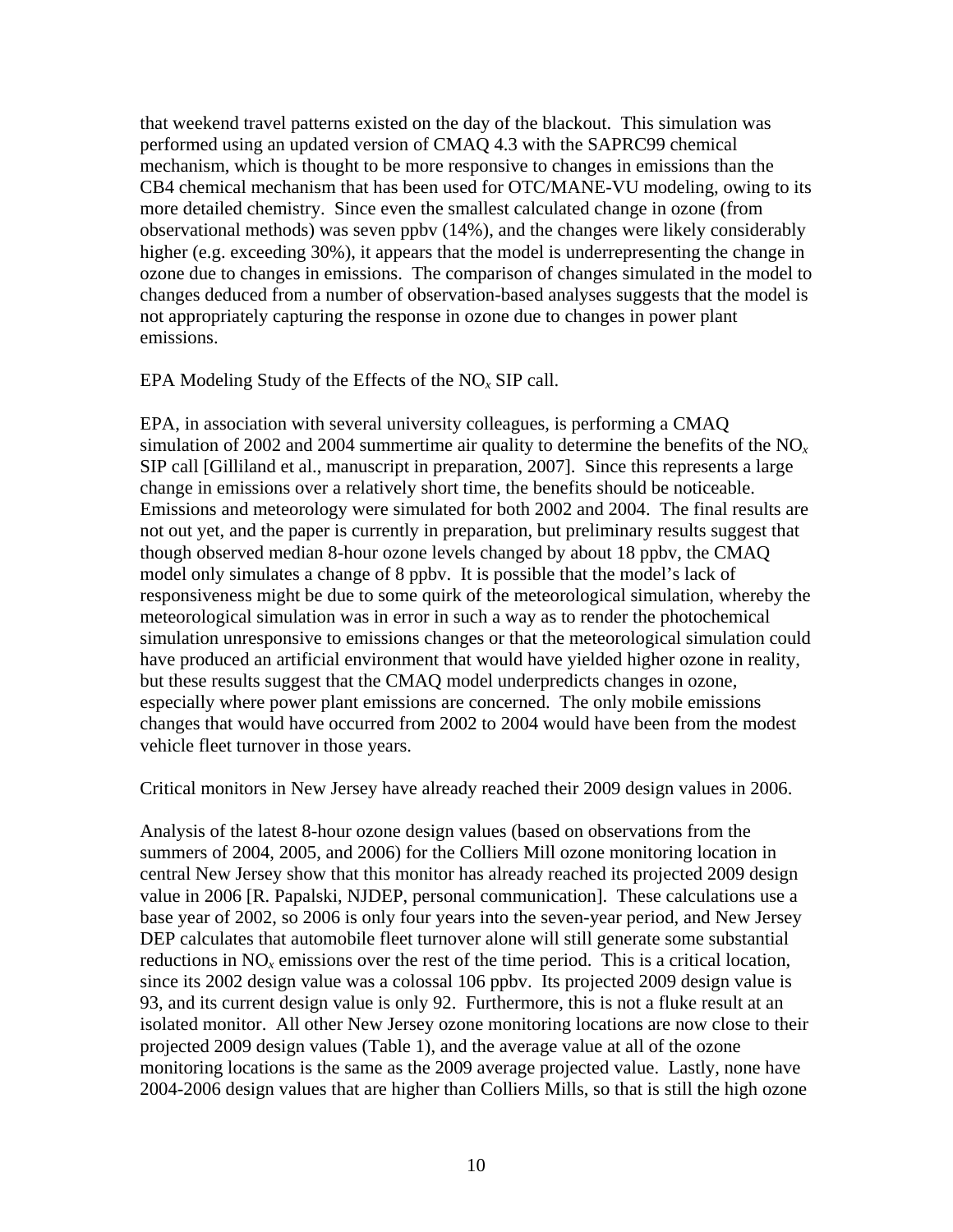monitoring location for the state of New Jersey, and indeed the entire Mid-Atlantic and Northeast.

| <b>CCOUNTY</b>   | <b>OZONE MONITOR LOCATION</b>          | 2004-2006<br><b>DESIGN</b><br><b>VALUE</b><br>(ppbv) | <b>Modeled</b><br><b>Predicted O<sub>3</sub></b><br><b>Concentration</b><br>(BOTW-v.3)<br>(ppbv) |
|------------------|----------------------------------------|------------------------------------------------------|--------------------------------------------------------------------------------------------------|
| Atlantic         | <b>Nacote Creek</b>                    | 78                                                   | 75                                                                                               |
| Passaic          | Ramapo                                 | 79                                                   | 79                                                                                               |
| Monmouth         | <b>West Long Beach (Monmouth Univ)</b> | 81                                                   | 83                                                                                               |
| Morris           | <b>Chester</b>                         | 82                                                   | 85                                                                                               |
| Camden           | <b>Camden Lab</b>                      | 83                                                   | 89                                                                                               |
| Bergen           | <b>Teaneck</b>                         | 85                                                   | 87                                                                                               |
| Cumberland       | <b>Millville</b>                       | 85                                                   | 82                                                                                               |
| Gloucester       | <b>Clarksboro</b>                      | 85                                                   | 88                                                                                               |
| Hudson           | <b>Bayonne</b>                         | 85                                                   | 80                                                                                               |
| Mercer           | <b>Rider U</b>                         | 87                                                   | 87                                                                                               |
| Middlesex        | <b>Rutgers U</b>                       | 88                                                   | 85                                                                                               |
| <b>Hunterdon</b> | <b>Flemington</b>                      | 88                                                   | 84                                                                                               |
| Camden           | Ancora                                 | 88                                                   | 90                                                                                               |
| Ocean            | <b>Colliers Mills</b>                  | 92                                                   | 93                                                                                               |
|                  | Average (ppbv)                         | 85                                                   | 85                                                                                               |

Table 1. Predicted and Measured Design Values in New Jersey

CMAQ Does Not Capture the Diurnal Cycle, and Therefore the Dynamic Range of Ozone Values.

CMAQ's response lacks the diurnal and longer-time scale cycles that are in the observations. CMAQ generally falls short of peak ozone and overpredicts low ozone at night. These shortcomings likely have specific causes (e.g.  $NO<sub>x</sub>$  titration has been blamed in the past for failures in predicting ozone at night) but those specific causes generally add up to a lack of response to change in the model. Figure 6 below compares CMAQ predictions with surface ozone measurements taken across Maryland, Washington, D.C., Virginia, and the Philadelphia nonattainment area. CMAQ consistently falls short of peak ozone values, especially on the highest ozone days. CMAQ's performance is therefore at its worst when it is needed the most. As will be shown in the following section, CMAQ's performance is also worse in the geographic locations where it is most needed.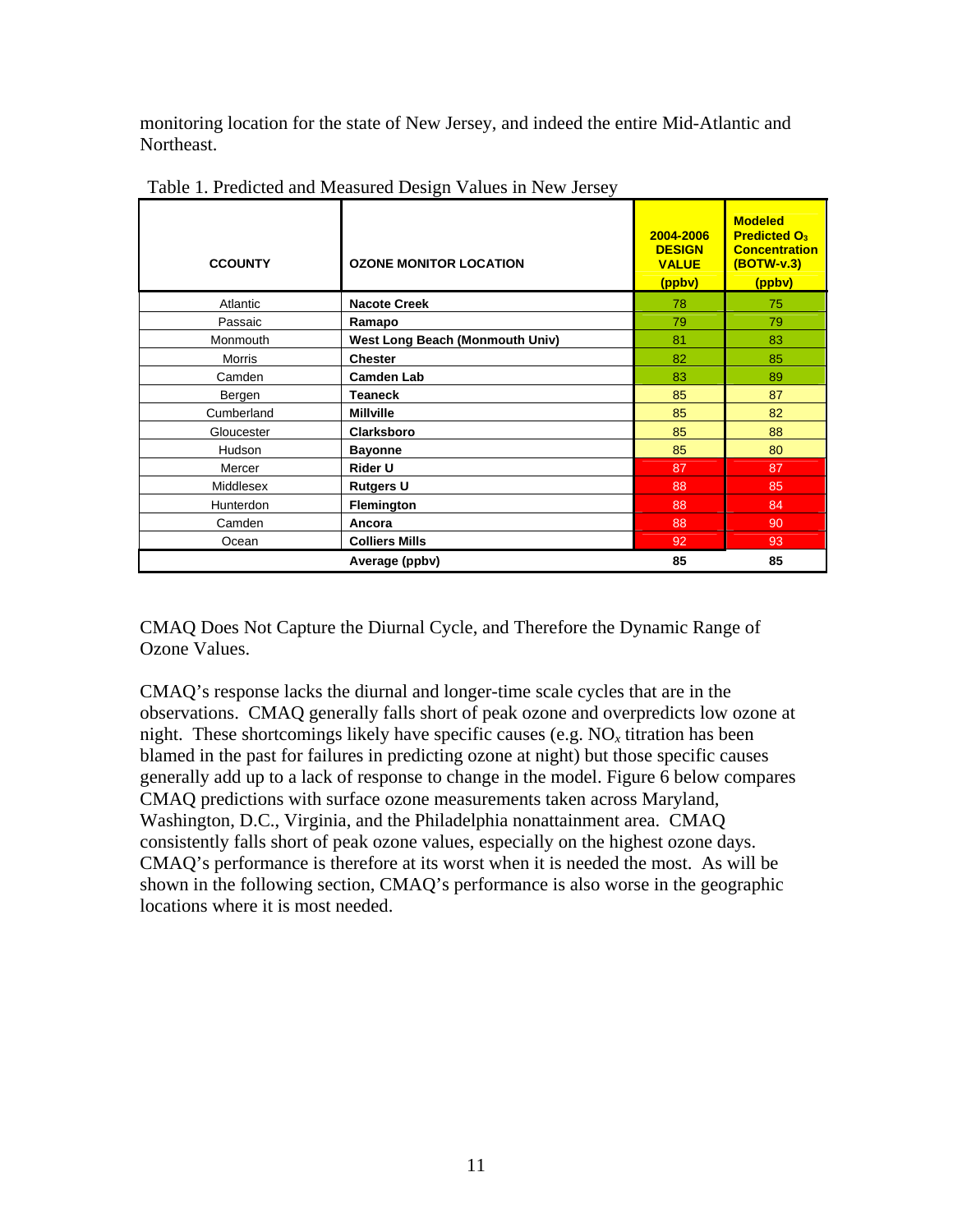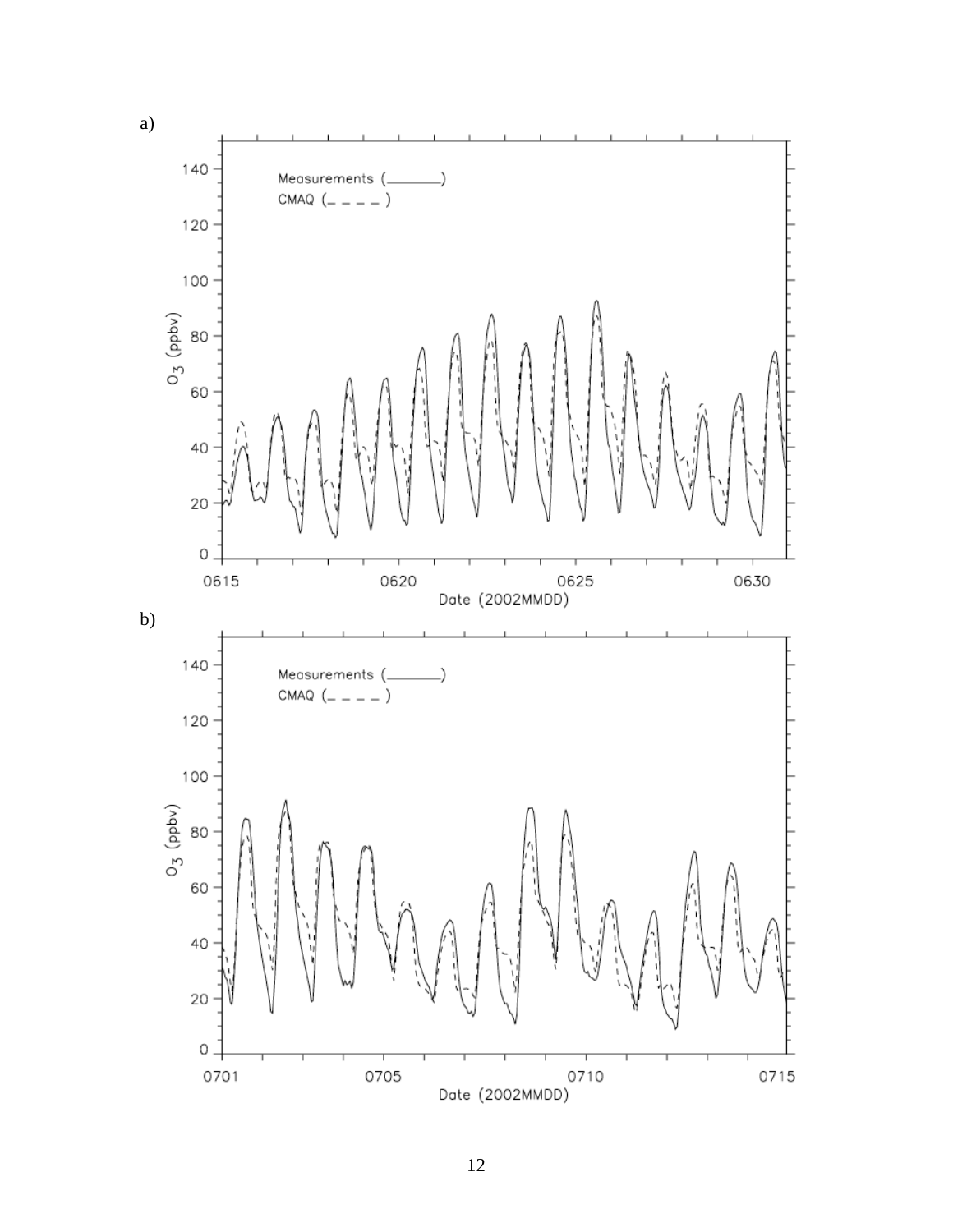

Figure 6. Ozone CMAQ simulations (dashed line) and measurements (solid line) across Washington, D.C., Maryland, Virginia and the Philadelphia nonattainment area. Observations were averaged across all monitor locations in Washington, D.C., Maryland, Virginia, and the Philadelphia non-attainment area. Model outputs were sampled from the grid cell containing each monitored location and also averaged. Ozone is consistently overpredicted by CMAQ (dashed line) at night and underpredicted during the day. CMAQ's low bias is especially pronounced on high ozone days. a) June 15-30, 2002 b) July 1-14, 2002 c) August 1-15, 2002.

Performance in Upwind and Rural Areas is Worse than in Urban and Suburban Areas.

As mentioned above, CMAQ's low bias on high ozone days is larger (more negative) at rural sites than in suburban or urban areas. This topic has already been covered in Appendix G-8, so only a brief review will be given here. Suburban performance is somewhat poorer than that in urban areas, though not as bad as in rural areas. Since these rural areas are generally upwind of sites with high design values, CMAQ is underpredicting transport in crucial areas at crucial times. Furthermore, CMAQ's performance is poor in the Ohio River Valley and central Virginia, both of which are often upwind of Maryland on high ozone days. To further illustrate this point, the correlation coefficient, *R*, was calculated by performing a least squares fit between ozone observations and CMAQ predictions for each monitoring location. These correlation coefficients were then compared with emissions data for point sources within an 80 km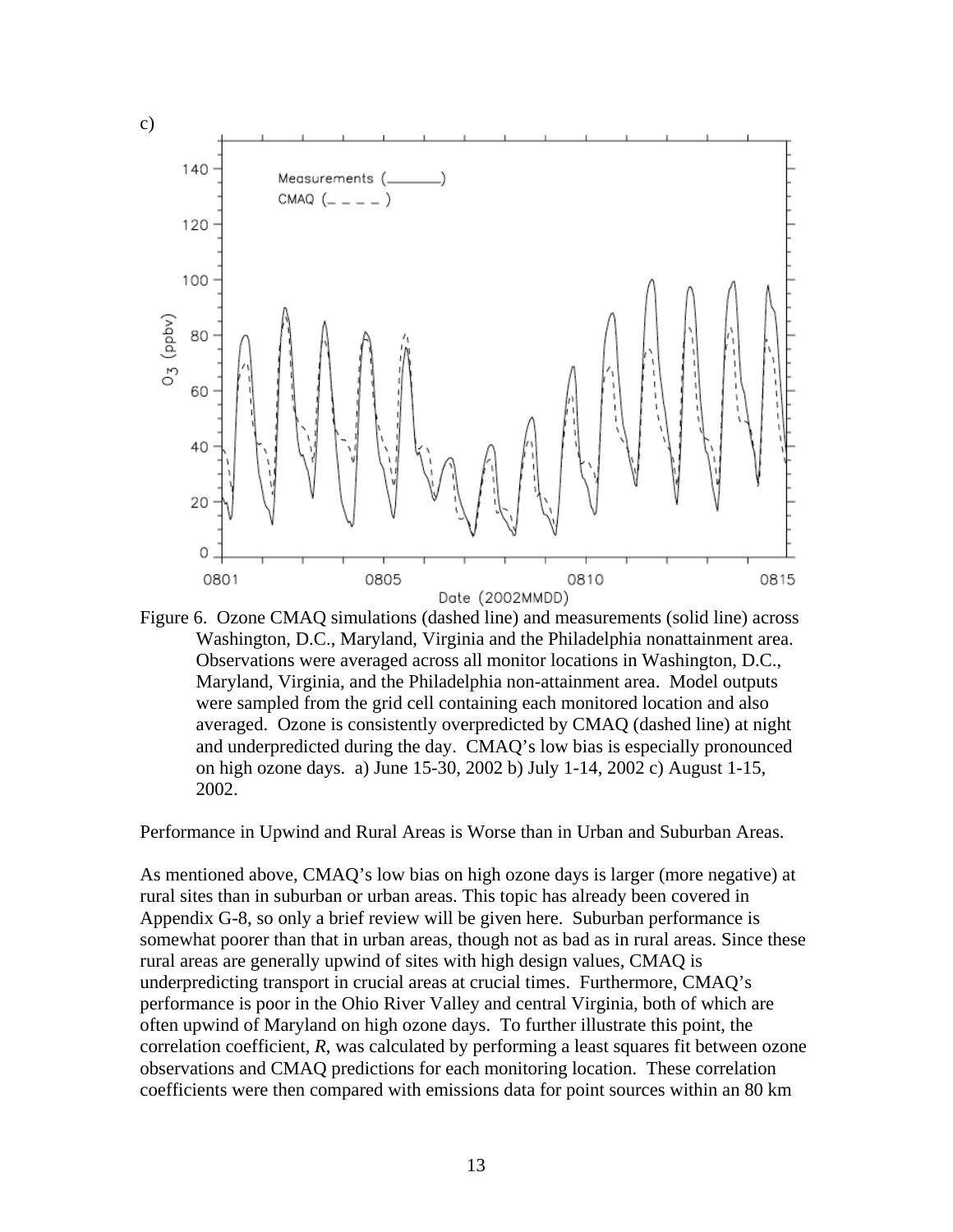radius of each observing site. In this part of the country, and on this scale, point source emissions are correlated with emissions from automobiles and other sources, so areas with fewer point source emissions also tend to have fewer emissions of other types. The results are presented in Figure 7, and show that CMAQ performs poorly in areas with few local emissions. As has been found earlier, CMAQ has some trouble in properly capturing transported ozone, and this is likely another reflection of that problem.



- Figure 7. Correlation coefficient between surface ozone observations and CMAQ ozone predictions vs. ozone season point source emissions of NO*x* within an 80 km radius of the ozone monitor. Point source emissions in this region tend to be colocated with other emissions, and serve as a proxy for total emissions. Performance at sites with lower nearby  $NO<sub>x</sub>$  emissions is notably poorer than in areas where  $NO_x$  is relatively abundant. Since areas with lower local nearby  $NO_x$ tend to be upwind rural areas, CMAQ is underperforming in upwind areas.
- 2. Uncertainties and Probability in Future Year Design Values.

Two sources of uncertainty in projecting future year design values are relatively straightforward to quantify: representativeness of 2002 design values as indicators of current air quality, and uncertainty in the range of future year design values as calculated from several different simulations of base year and future year design values (e.g. similar runs with different versions of the model and different versions of the inventory as well as a run with small changes in the future year emissions would all produce somewhat different results, but would not represent the changes expected from the implementation of a major control program). Other sources of uncertainty include model formulation and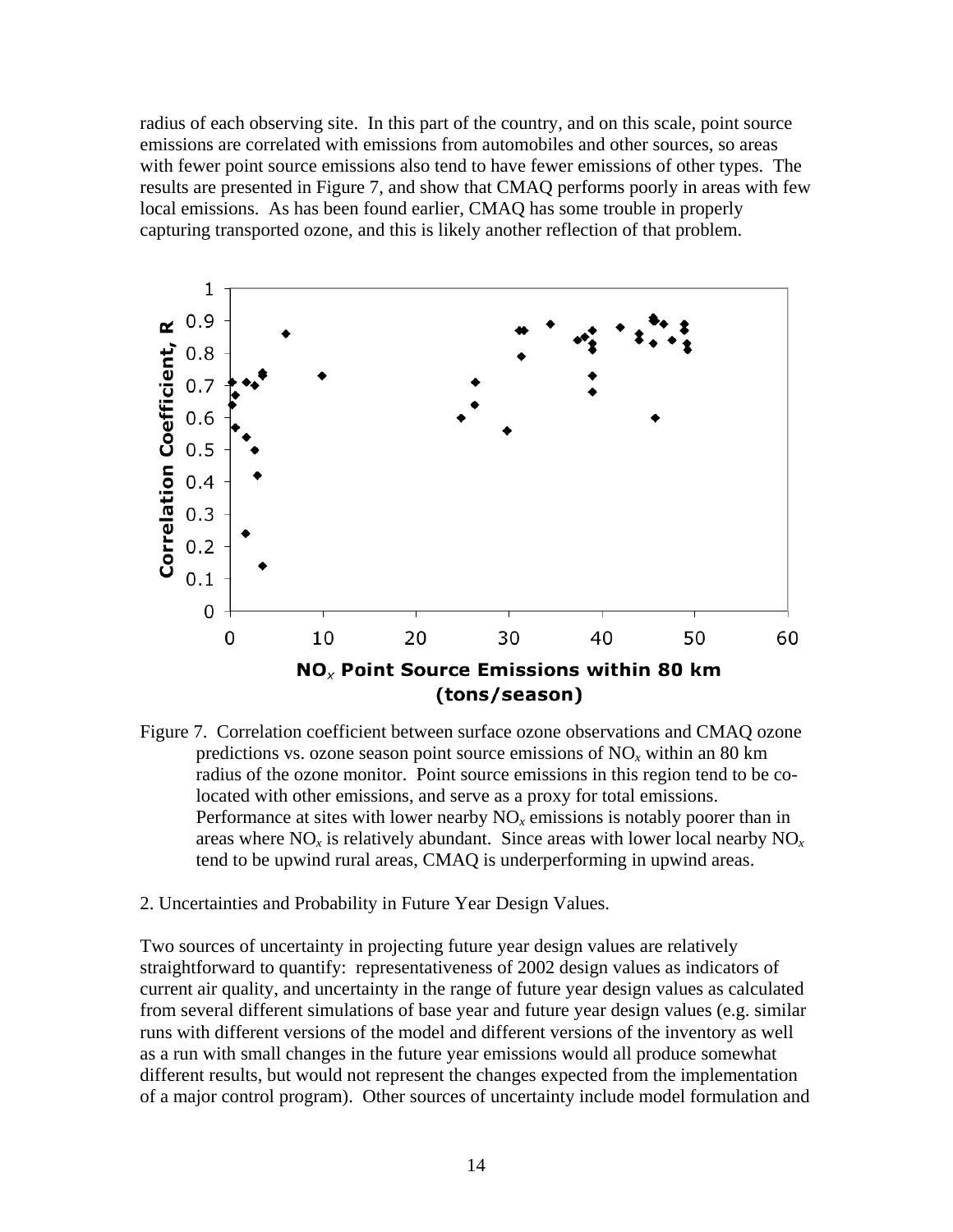the degree to which the meteorological fields represent actual conditions in 2002. These additional sources of uncertainty are extremely difficult to quantify, since they represent unknowns in the formulation of the model or sensitivity to differences between modeled and actual meteorology that cannot easily be determined. Therefore, the approach taken here is to generate reasonable estimates of uncertainty (note that this is different from model *error*) due to the things that are readily quantified and to modify them only slightly based on the preceding discussion.

Range of Base Year Design Values.

EPA's recommended procedure for calculating design values calls for creating 3-year averages of the fourth highest 8-hour average ozone reading for the individual years. Since there is some variability in these 3-year averages, EPA further recommends averaging three such values from successive years to obtain a design value that is centered on the base year (e.g., for 2002, one would take the 3-year averages from 2000- 2002, 2001-2003 and 2002-2004, thereby giving 2000 and 2004 single weight, 2001 and 2003 double weight, and 2002 triple weight in a 5-year average). Since variations in meteorology lead to substantive variations in year-to-year peak ozone values, the degree to which the base year, or any of these 3-year periods, is representative of overall conditions in the area is one source of uncertainty in determining whether or not an area will come into attainment in the future.

Currently, most ozone monitoring locations throughout the Mid-Atlantic and Northeast show improving trends in ozone concentrations over the years that went into the 5-year weighted average, though the design values at some have risen modestly. The average difference between the highest and lowest 3-year design values is 6 ppbv. Similarly, the average standard deviation for each site over this time period is  $+/-3$  ppby (using standard deviation only as an estimate of variability and not suggesting that a 3-data point standard deviation is adequate for any individual station). Both these measures suggest that variations in meteorology can reasonably be expected to produce substantial variability in the design values themselves.

It appears reasonable that the representativeness of the current year can therefore produce a variation of 3 ppbv about some central value. Further analysis of these design values shows that the vast majority of sites show substantial improvements in ozone design values over this time period, likely due to the combination of  $NO<sub>x</sub>$  reductions from the NO*x* SIP call and meteorological conditions in 2003 and 2004 that were less conducive to ozone production.

The largest improvement was a 14 ppbv reduction at Colliers Mills, the ozone monitor location with the highest current and future year design value in the entire Northeast, and the worst was a 5 ppbv increase in the Bronx, NY. No Maryland monitors show any increases in design values, with all showing decreases, as shown in Table 2. Beyond the scope of the analysis time period, the decreases continued in Maryland through 2005, and experienced a slight increase in 2006. The summer of 2006 was a very warm summer, with conditions highly conducive to making ozone, so the *slight* increase from 2005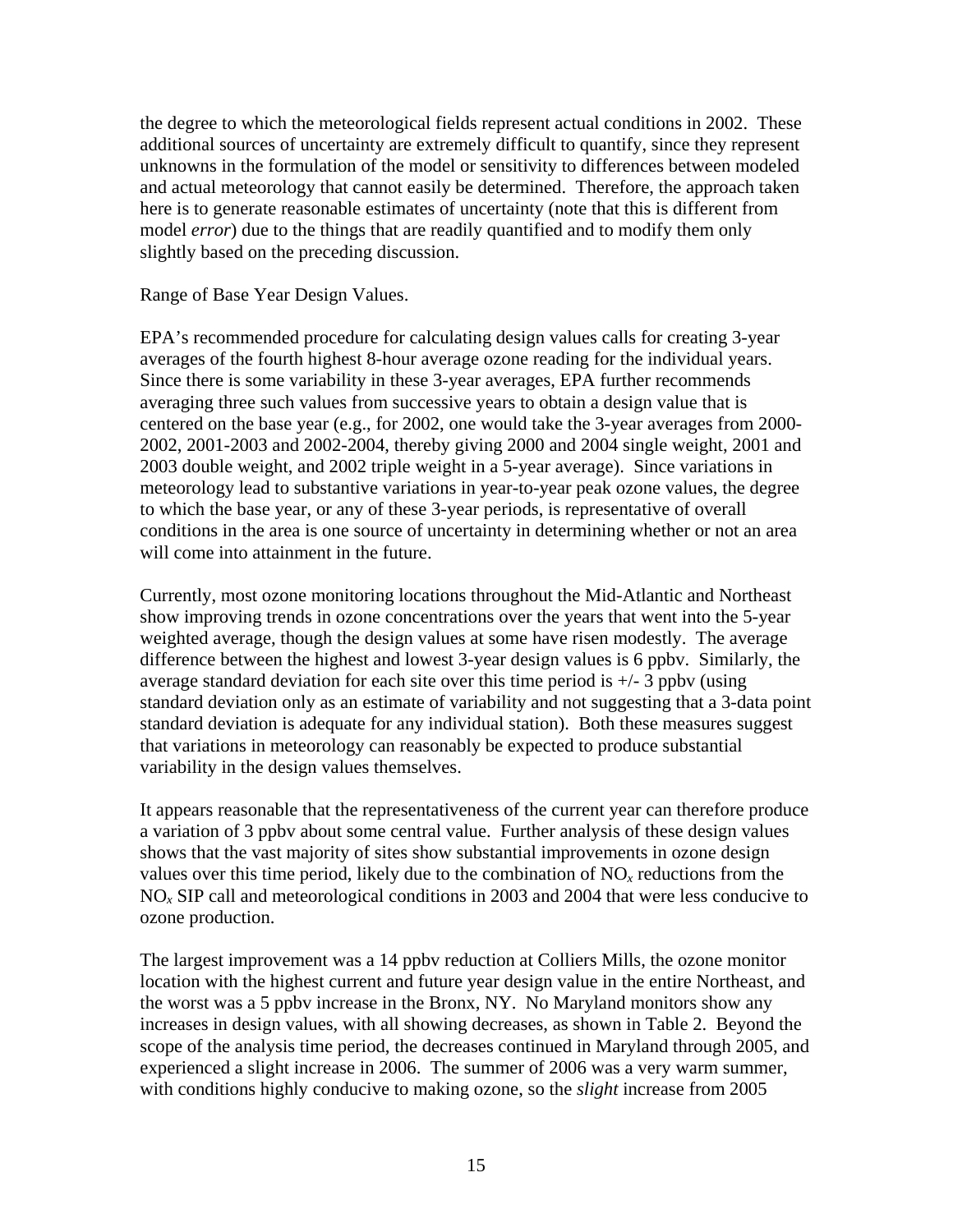likely represents progress, since ozone levels would have risen somewhat higher if not for the control programs that were going into place.

|                                                                                                                                      |                | Design Values by Year |        |        | Change from 2002 to |  |  |  |
|--------------------------------------------------------------------------------------------------------------------------------------|----------------|-----------------------|--------|--------|---------------------|--|--|--|
| <b>Site Name</b>                                                                                                                     | <b>AIRS ID</b> | 2002                  | 2003   | 2004   | $2004$ (ppbv)       |  |  |  |
|                                                                                                                                      |                | (ppbv)                | (ppbv) | (ppbv) |                     |  |  |  |
| Davidsonville                                                                                                                        | 240030014      | 102                   | 98     | 94     | $-8$                |  |  |  |
| Ft. Meade                                                                                                                            | 240030019      | 101                   | 97     | 93     | $-8$                |  |  |  |
| Padonia                                                                                                                              | 240051007      | 92                    | 89     | 85     | $-7$                |  |  |  |
| <b>Essex</b>                                                                                                                         | 240053001      | 93                    | 93     | 88     | $-5$                |  |  |  |
| South Carroll                                                                                                                        | 240130001      | 92                    | 89     | 85     | $-7$                |  |  |  |
| Fair Hill                                                                                                                            | 240150003      | 104                   | 98     | 91     | $-13$               |  |  |  |
| S Maryland                                                                                                                           | 240170010      | 94                    | 94     | 91     | $-3$                |  |  |  |
| Frederick Airport                                                                                                                    | 240210037      | 91                    | 88     | 83     | $-8$                |  |  |  |
| Edgewood                                                                                                                             | 240251001      | 104                   | 103    | 94     | $-10$               |  |  |  |
| Aldino                                                                                                                               | 240259001      | 100                   | 98     | 93     | $-7$                |  |  |  |
| Millington                                                                                                                           | 240290002      | 102                   | 95     | 89     | $-13$               |  |  |  |
| Rockville                                                                                                                            | 240313001      | 89                    | 88     | 83     | -6                  |  |  |  |
| Greenbelt*                                                                                                                           | 240330002      | 95                    | 93     |        | $\star$             |  |  |  |
| PG Equestrian**                                                                                                                      | 240338003      |                       |        | 94     | $\star$             |  |  |  |
| Hagerstown                                                                                                                           | 240430009      | 87                    | 86     | 83     | $-4$                |  |  |  |
| *Monitor discontinued in 2003 (Greenbelt) due to loss of permission to use location.<br>**Monitoring began in 2002 at this location. |                |                       |        |        |                     |  |  |  |

Table 2. Trends in Design Values at Maryland Monitors

Ranges of Future Year Predictions.

Examining the results from similar 2009 scenarios gives insight into how the model responds to changes in emissions. Different future year scenarios have been modeled to support the Maryland SIP modeling effort. Taken together, the variations among these attempts at representing future year emissions give some idea as to the precision, though not the total error in the model, since the largest errors in the modeling are systematic, and will not show up in tests of model and emissions inventory precision. As discussed above, the CMAQ model likely does not respond as much to changes in emissions as the atmosphere does. Therefore, it is not surprising that its future year predictions do not vary much between different emissions scenarios. The scenarios used to examine this source of uncertainty were: OTC base A and base B modeling, VISTAS model outputs at overlapping monitors, and OTC's "beyond on the books on the way" modeling run. The VISTAS modeling represents a different, partially independent attempt at modeling future year design values using somewhat different emissions, different meteorology, and a slightly different modeling platform. The OTC base A and base B cases represent two different versions of the CMAQ model (4.4 and 4.5) and different versions of the base year inventory. The "beyond on the books on the way" run was also examined because its results are similar to the other 2009 future base scenarios, except for a few additional emissions control strategies, so in this context it represents perturbations to the emissions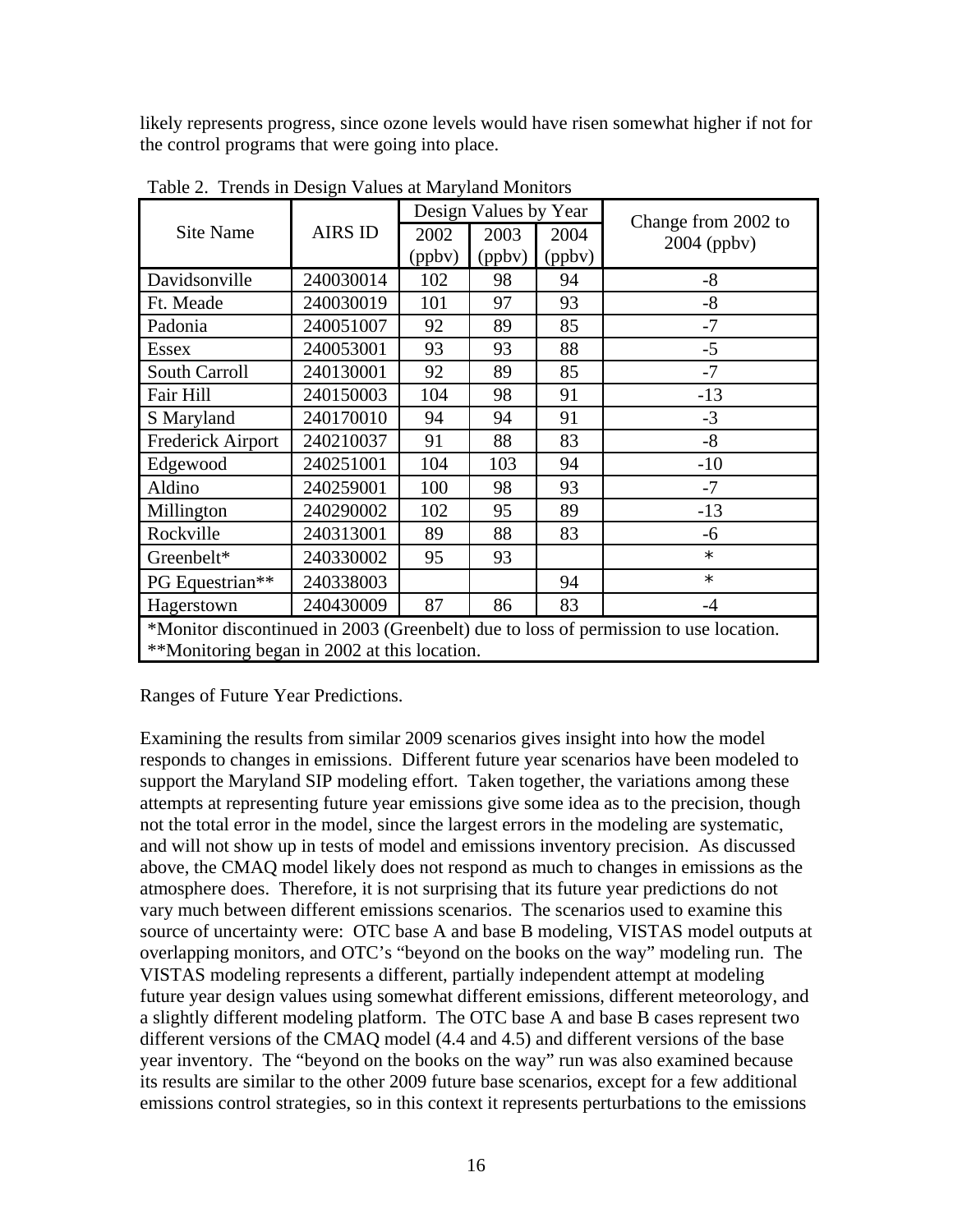projected for 2009. Examining this run allows one to gain some insight into the sensitivity of the model to errors and uncertainties in the emissions inventories. There are not enough scenarios to generate a proper standard deviation at each site, or to give much meaning to a range generated from those individual predictions, but the average range and the average standard deviation give an estimate of variability between runs at sites across the modeling domain. The average range was  $+/-0.83$  ppbv, and the average standard deviation was  $+/- 0.75$  ppbv. Splitting the difference gives roughly  $+/-0.8$  ppbv.

This represents the variability to be expected from different attempts at modeling future year air quality, and some of the variability expected from small errors in the emissions inventory. The range of 2009 projections does not represent the full uncertainty in future year results, but the sensitivity of the model to small variations in emissions. Therefore, it represents only part of the uncertainty in the modeled result. Emissions are likely more uncertain than these simple estimates would suggest, with errors in some emissions inventory categories as high as 50% [e.g. Choi et al., 2006].

The two measures above can be combined to give a conservative estimate of the uncertainty in future year projections. Since the representativeness of the base year and variations in future year projections are uncorrelated, standard error propagation techniques can be used, namely by squaring and adding the uncertainties, and taking the square root of the sum to get the combined uncertainty. The uncertainties do not add because they are not correlated, so one is as likely to be positive as the other is to be negative. The combination gives an uncertainty in future year design values of 3.1 ppbv.

The sizes of other sources of uncertainty are considerably more difficult, if not impossible (since they represent unknown aspects of the science of air pollution), to estimate reasonably. Many, such as CMAQ's lack of responsiveness to changes in emissions, are systematic, and therefore cannot reasonably be represented with error bars, but should instead be represented with a shift of the projected value. The discussion in the previous part of this appendix centered on several comparisons between modeled values and measurements around times of change. As discussed, CMAQ underrepresents change, and should be corrected for that tendency. The previous discussion hints that the benefits are likely to be double (or more) what CMAQ predicts, so any benefit from CMAQ should be increased 100%. To allow for considerable margin for error, the likely 100% increase in benefit is cut in half, and changes predicted by CMAQ will be increased by only 50% to account for its lack of sensitivity. Doubling the effects predicted by CMAQ more closely represents the previous discussion, but the more conservative route has been chosen.

Results are presented below (Table 3, Figures 8 and 9) as base year (2002) values and CMAQ predictions for 2009 and 2012, along with a projection of the likely 2009 design value, based on the conservative 50% underresponse estimate, and the upper and lower bounds of that 2009 design value, combining the estimates of uncertainty established before with the estimate of CMAQ's lack of responsiveness.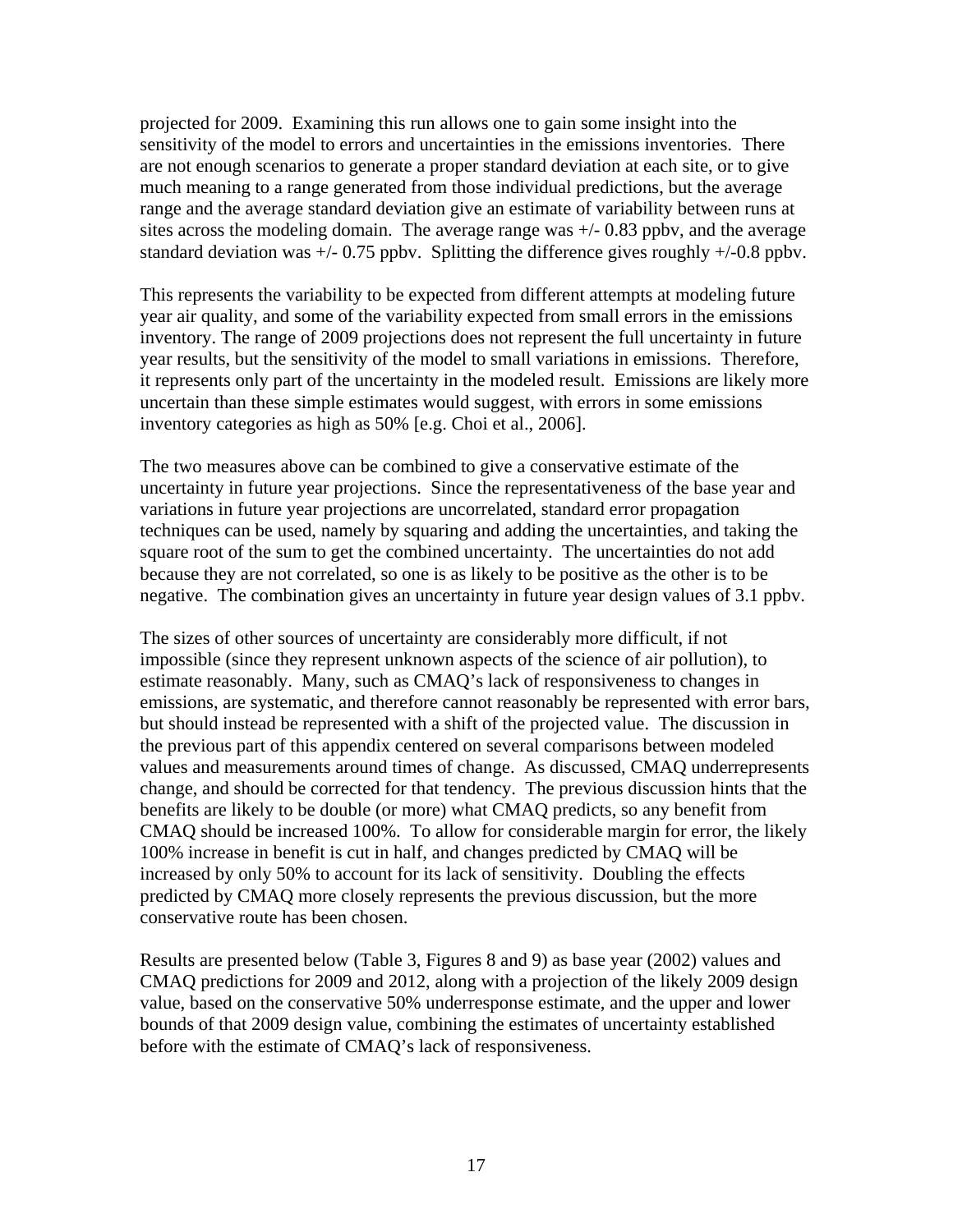| <b>Monitor</b><br><b>Name</b> | <b>AIRS-ID</b> | <b>Observed</b>       | <b>Modeled</b>        |                       | Probable              |               |                      |
|-------------------------------|----------------|-----------------------|-----------------------|-----------------------|-----------------------|---------------|----------------------|
|                               |                | 2002<br><b>Design</b> | 2009<br><b>Design</b> | 2012<br><b>Design</b> | 2009<br><b>Design</b> | 2009<br>Lower | 2009<br><b>Upper</b> |
|                               |                | <b>Value</b>          | <b>Value</b>          | <b>Value</b>          | <b>Value</b>          | <b>Bound</b>  | <b>Bound</b>         |
| Davidsonville                 | 240030014      | 98.0                  | 84                    | 78                    | 77.0                  | 73.9          | 80.1                 |
| Ft. Meade                     | 240030019      | 97.0                  | 84                    | 78                    | 77.5                  | 74.4          | 80.6                 |
| Padonia                       | 240051007      | 88.7                  | 77                    | 72                    | 71.2                  | 68.1          | 74.3                 |
| <b>Essex</b>                  | 240053001      | 91.3                  | 80                    | 76                    | 74.4                  | 71.3          | 77.5                 |
| <b>South Carroll</b>          | 240130001      | 88.7                  | 75                    | 69                    | 68.2                  | 65.1          | 71.3                 |
| Fair Hill                     | 240150003      | 97.7                  | 81                    | 75                    | 72.7                  | 69.6          | 75.8                 |
| S. Maryland                   | 240170010      | 93.0                  | 76                    | 70                    | 67.5                  | 64.4          | 70.6                 |
| Frederick<br>Airport          | 240210037      | 87.3                  | 74                    | 68                    | 67.4                  | 64.3          | 70.5                 |
| Edgewood                      | 240251001      | 100.3                 | 85                    | 80                    | 77.4                  | 74.3          | 80.5                 |
| Aldino                        | 240259001      | 97.0                  | 82                    | 76                    | 74.5                  | 71.4          | 77.6                 |
| Millington                    | 240290002      | 95.3                  | 80                    | 74                    | 72.4                  | 69.3          | 75.5                 |
| Rockville                     | 240313001      | 86.7                  | 76                    | 71                    | 70.7                  | 67.6          | 73.8                 |
| Greenbelt                     | 240330002      | 94.0                  | 82                    | 76                    | 76.0                  | 72.9          | 79.1                 |
| P. G. County<br>Equestrian    | 240338003      | 94.0                  | 81                    | 76                    | 74.5                  | 71.4          | 77.6                 |
| Hagerstown                    | 240430009      | 85.3                  | 73                    | 67                    | 66.9                  | 63.8          | 70.0                 |

Table 3. Current and Projected Design Values and Their Uncertainties for Maryland Monitors

Table 3 illustrates the best estimates for future design values and their uncertainties. Even with a broad range of uncertainty due to representativeness issues and some model uncertainty, given CMAQ's under-response to changes in emissions, it is highly probable that Maryland will attain the 8-hour ozone standard in 2009, even allowing for adverse weather conditions. The upper bounds are all below 81 ppbv, with most well below. Probable 2009 design values are also very similar to calculated design values for 2012. Therefore, much like the current (2006) New Jersey design values presented in Table 1, which showed that 2009 values had arrived three years early, these projections suggest that 2012 design values will arrive early for Maryland monitors as well. Regardless, by 2012, CMAQ predicts that Maryland will be well in attainment at all of its monitors, with only Edgewood remaining as high as 80 ppbv.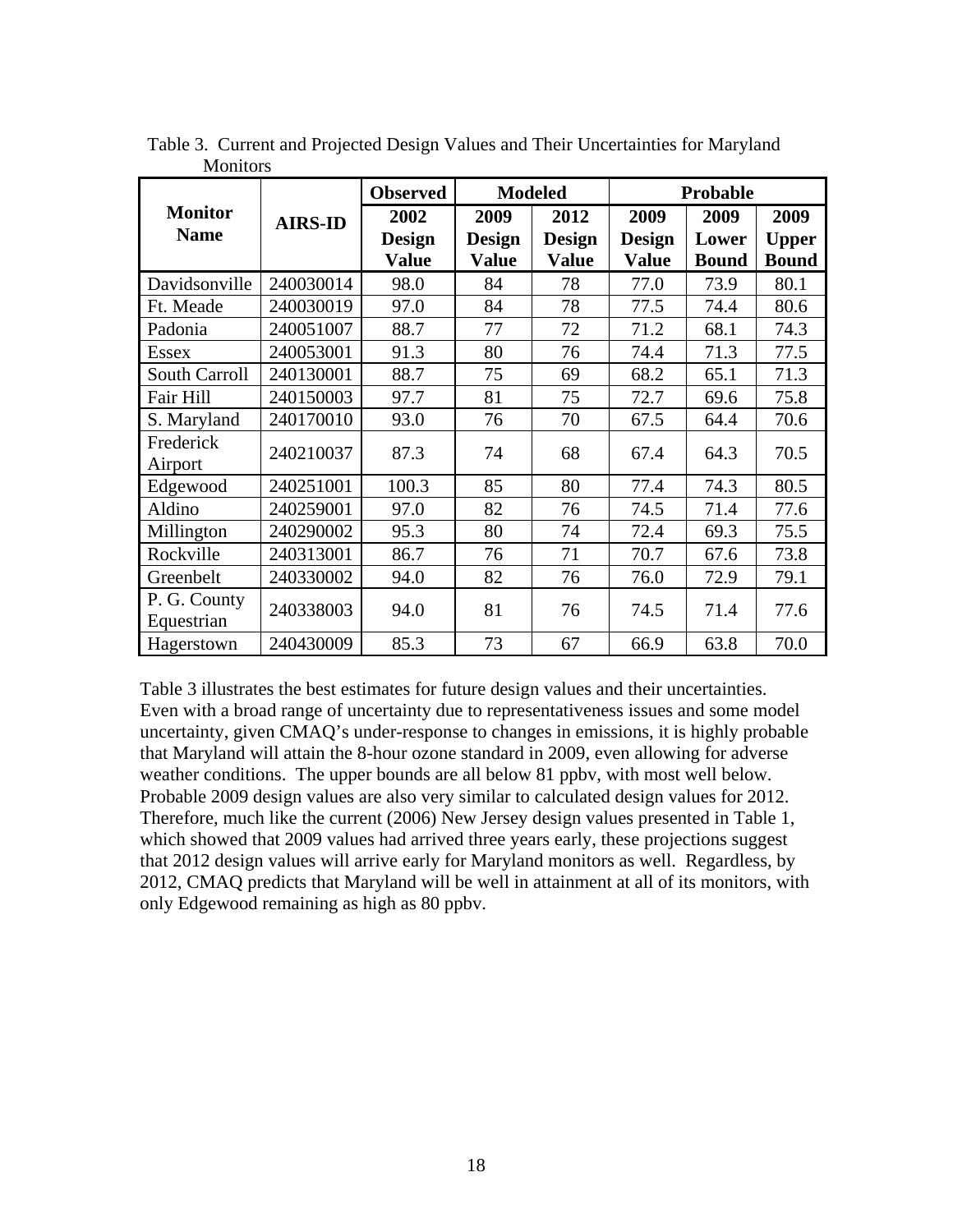

Figure 8. A graphical depiction of the data from Table 3, depicting 2002 base year design values (blue columns), modeled 2009 design values (black diamonds), and the most probable future year design values along with the upper and lower bounds for those future year values (round circles and associated error bars, respectively). All Maryland monitoring locations are shown.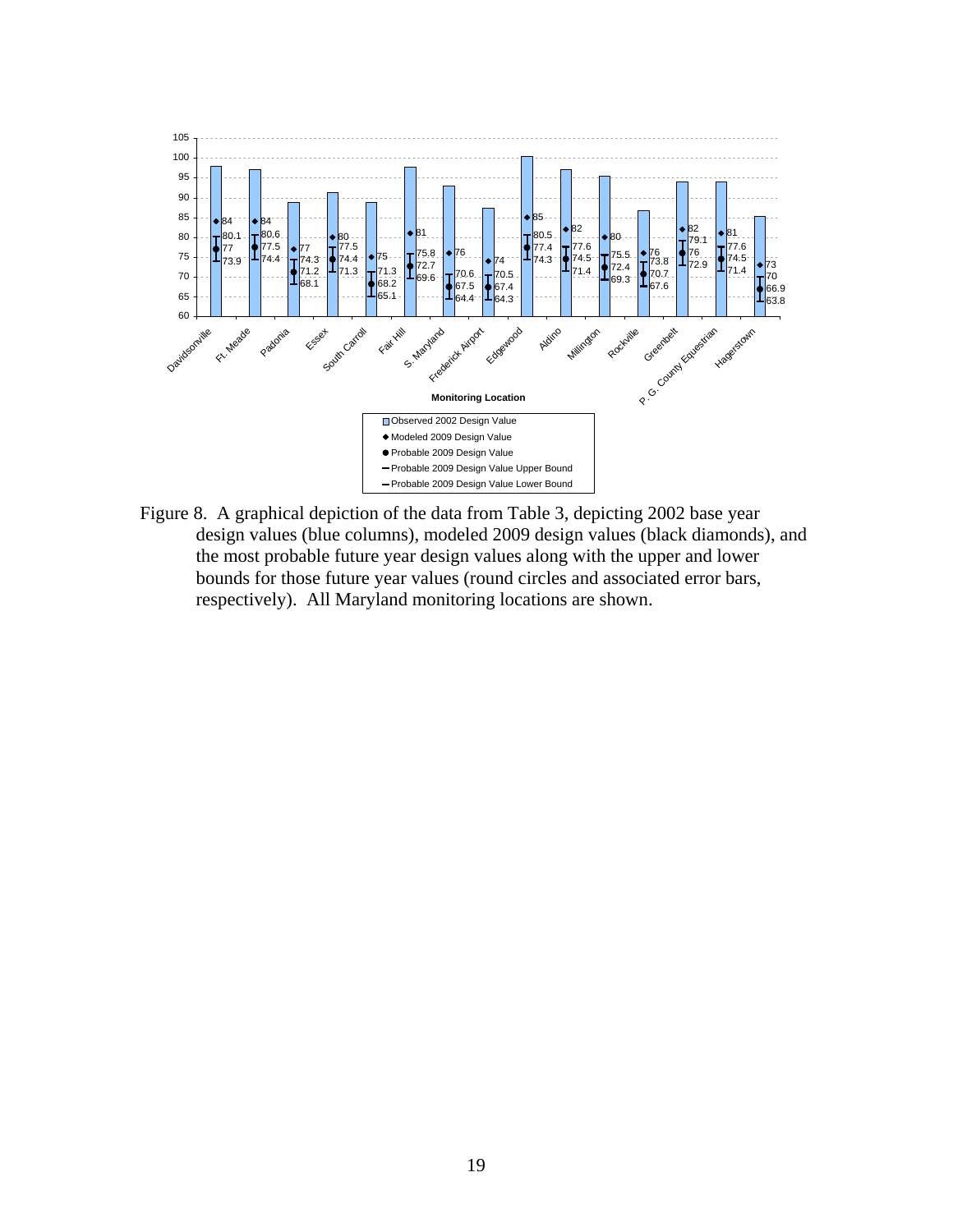

Figure 9. The ranges of probable future year design values from Table 3, given in a graphical format. The lower end of each bar represents the lower bound of the most likely future year design value, while the upper end of each bar represents an upper bound.

### **Conclusions**

Several different methods have been used to compare the measured effects from changes in emissions to those predicted by the CMAQ model, and all affirm the idea that the changes in ozone will be larger (e.g. ozone will be better) than predicted by CMAQ. A study of the 2003 Northeast Blackout [Marufu et al., 2004] shows that the blackout caused a drop of at least 7 ppbv ozone, and likely considerably more, while a modeling study of the same event [Hu et al., 2006] used CMAQ to predict only a 2.2 ppbv change. An ongoing study by EPA reveals that the NO*x* SIP call likely produced double the benefit that CMAQ predicted. Meanwhile, the State of New Jersey reports that its ozone monitor locations appear to have reached their 2009 design values in 2006, three years ahead of time. When compared to observations from the 2002 ozone season, CMAQ underpredicts diurnal variability, and shows important performance shortcomings in areas just upwind of Maryland on high ozone days, namely the Ohio River Valley and the state of Virginia. Furthermore, performance on high ozone days tends to be best in urban areas, next best in suburban areas, and worst in rural areas, so CMAQ is underpredicting ozone in upwind areas from which it would enter the largely urban and suburban nonattainment areas.

Uncertainties have been estimated for two types of errors in CMAQ modeling. One source of uncertainty is the range of possible meteorological conditions that might be encountered in future years. This is not to say that 2002 was not representative, but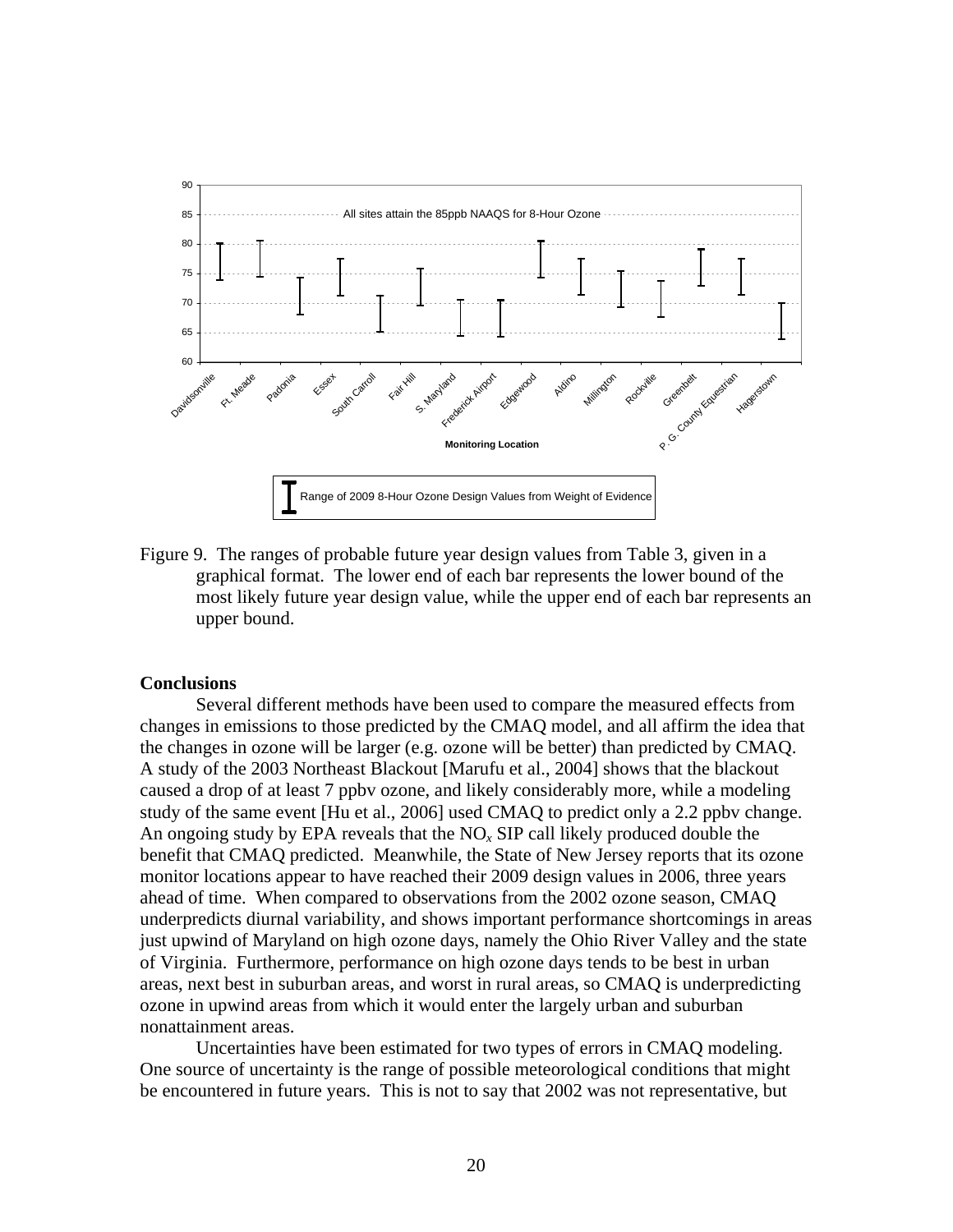instead that meteorological variability from year to year is well known, and any future projections must account for this to achieve a reasonable margin of safety, so particularly bad future year meteorology will not result in numerous exceedances of the standard. Some of the uncertainty arising from the model and its emissions was estimated by examining several different 2009 scenarios and determining the range of possible 2009 ozone design values from those scenarios. These two sources of uncertainty do not cover all the possible sources of uncertainty in CMAQ projections; errors in the inventory, meteorology, and model formulation all play a role, but are significantly more difficult to estimate. The error estimate and the future year meteorological variability estimate were combined to generate an estimate of future year uncertainty in ozone design values.

To account for CMAQ's resistance to change, CMAQ changes were increased by 50%, and probable future ozone design values were calculated, along with probable ranges of ozone concentrations to account for meteorological variability and some model errors. The resulting picture of future ozone is that likely 2009 ozone design values correspond to 2012 design values calculated directly by CMAQ. This is in line with current observations from New Jersey (home to the ozone monitoring location with the highest design value in the Northeast) that show projected 2009 ozone concentrations turning up in 2006.

### **Future Work**

A considerable ongoing effort is underway throughout the numerical modeling community to determine the proper way to calculate the uncertainty from a computer models. Currently, proper calculations of model uncertainties are difficult to determine, especially when the model is used in a relative sense by calculating changes from a baseline instead of absolute predictions of pollutant concentrations. For photochemical modeling, the largest errors are thought to be systematic, and should be correctable. Meteorological modeling, in contrast, often suffers from random errors and nonlinear behavior, so small changes are amplified. Since the two systems are different (though coupled), methods different from those that have worked so well in meteorological modeling (e.g. ensemble modeling techniques) will have to be developed to assess photochemical modeling uncertainties.

In Appendix G-10, some of the shortcomings of the CMAQ chemical mechanism were laid out, along with some possible suggestions for remedies. One possible course of action would be to perform some sensitivity tests with another model or another chemical mechanism such as SAPRC99, which is more detailed and therefore should be more representative of atmospheric chemistry. Some of the lack of response in CMAQ is likely due to problems with emissions inventories and their processing. Emissions from point sources are likely underestimated on high energy demand days, since peaking units come on line for only a short time in the heat of the day in response to peak demand. Scattering of light by aerosols is known to increase photolysis rates aloft and decrease them near the surface, thereby altering photochemistry. Likewise, clouds alter photochemistry, and remain a very difficult forecasting problem, so they too are likely poorly represented in both MM5 and CMAQ. If clouds and the effects of aerosols are misrepresented, then CMAQ's photochemistry will not perform properly, overpredicting ozone at the surface and underpredicting ozone, and therefore transport, aloft. Finally, the meteorology by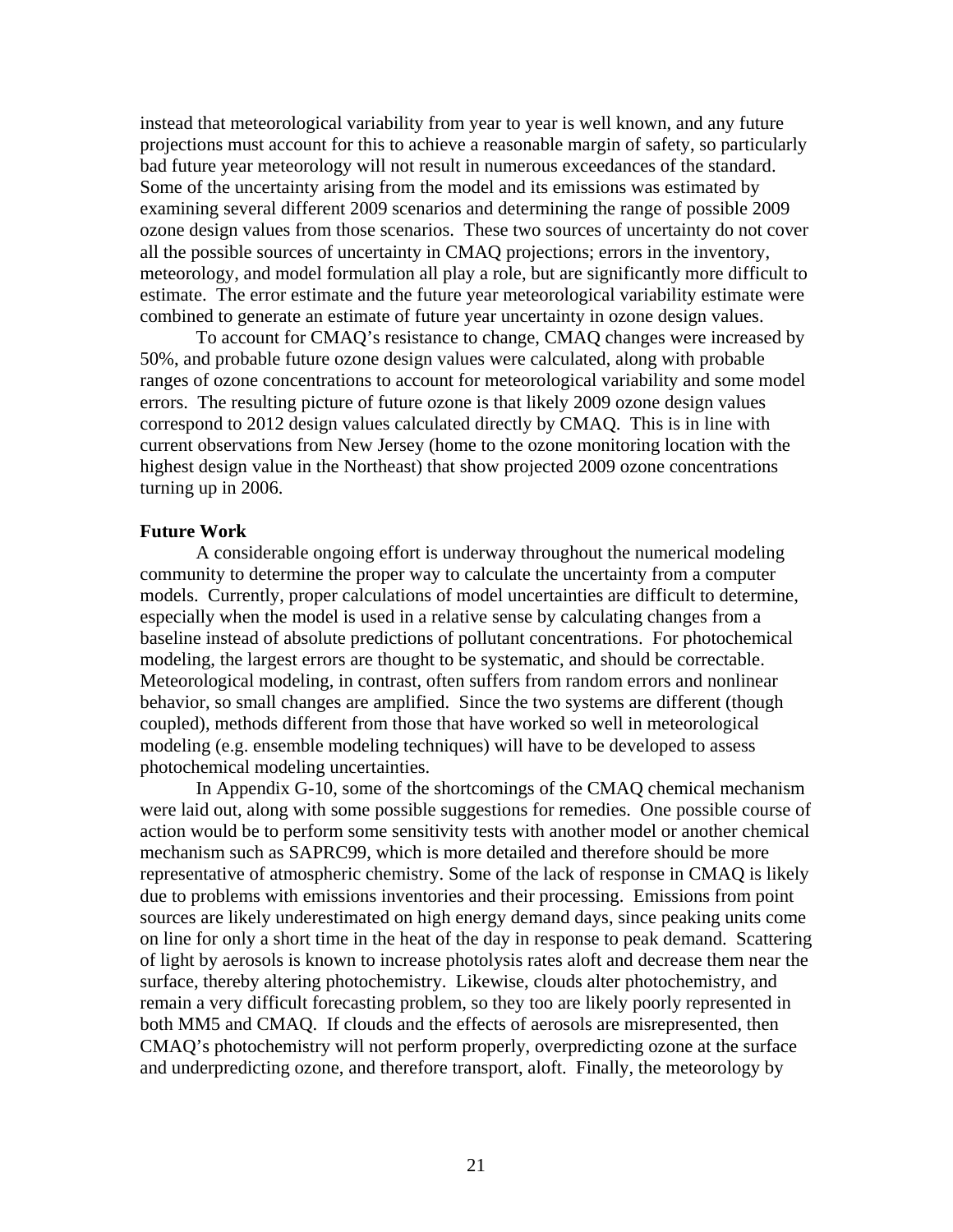itself is another source of uncertainty, and almost certainly plays a role in CMAQ's lack of response.

CMAQ is a state-of-the-art air quality modeling tool, and has proven its utility with impressive capabilities. The purpose of this appendix is not to disparage CMAQ, but to advocate using a tool responsibly, with a proper acknowledgement of its abilities and shortcomings. By assessing the model's performance and examining the implications of the model's shortcomings one can improve upon its predictions. A comparable approach is used in generating the MOS (Model Output Statistics) by comparing observations to outputs from National Weather Service forecast models. The skill of weather predictions increases substantially in going from raw model output to the MOS because MOS takes into account (through a more complex statistical procedure) model tendencies and corrects them by comparing the model to observations. Furthermore, the comparisons made in this and other appendices likely were not possible in the past, since large, sudden reductions in emissions like those from the  $NO<sub>x</sub>$  SIP Call and the 2003 blackout are relatively rare. The prospect of dynamic model evaluation holds great promise for rapid model development in the coming years.